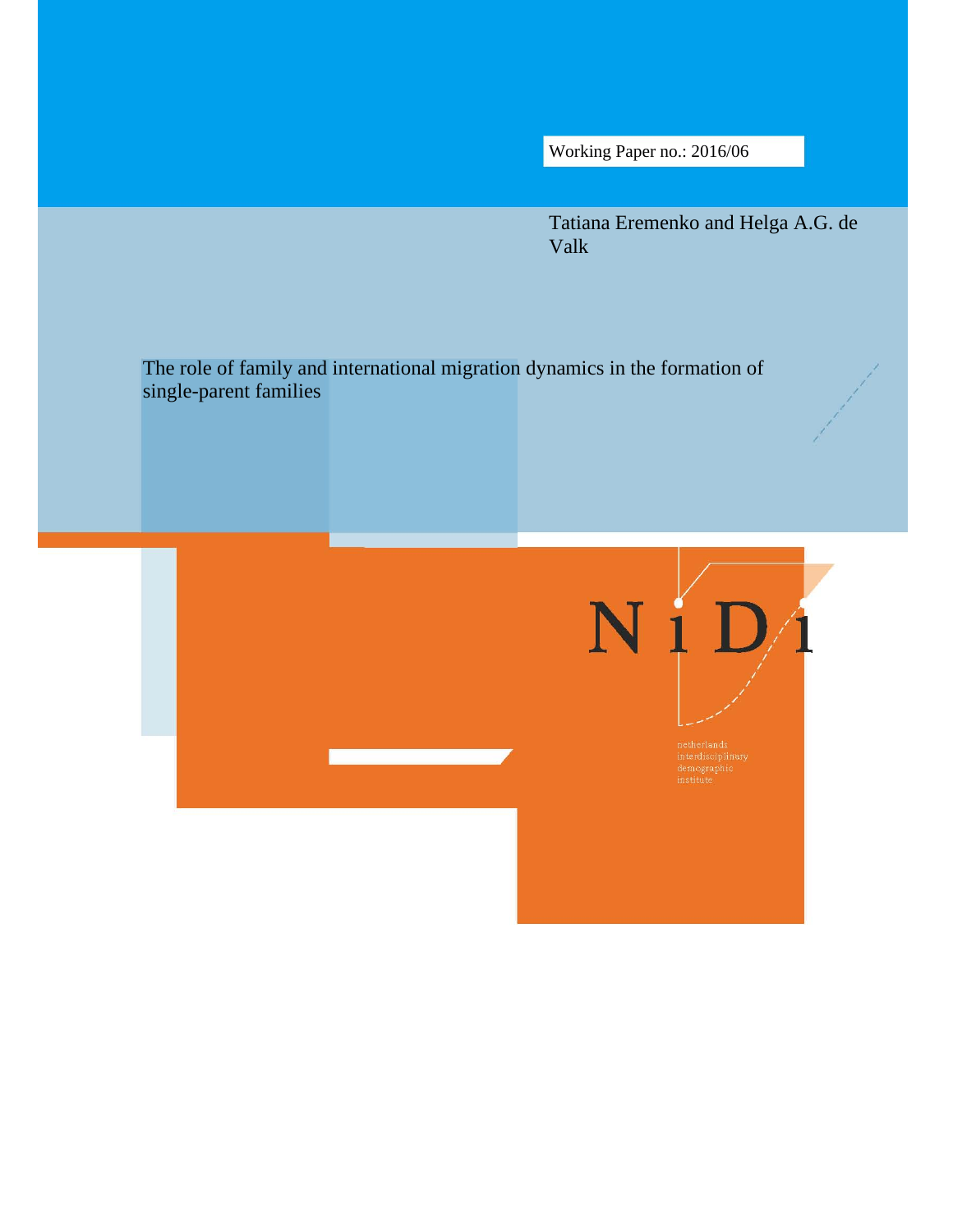The role of family and international migration dynamics in the formation of single-parent

Tatiana Eremenko $^1$  and Helga A.G. de Valk $^2$ 

Working Paper no.: 2016/06

- <sup>1</sup>. Tatiana Eremenko, INED (France) and NIDI/KNAW/UoG (the Netherlands)
- <sup>2.</sup> Helga A.G. de Valk, NIDI/KNAW/UoG (the Netherlands) and Vrije Universiteit Brussels (Belgium). Corresponding author: P.O. Box 11650, 2502 AR The Hague, The Netherlands. Mail: valk@nidi.nl. Phone: + 31 70 3565238.

The authors are solely responsible for the content of the Working Paper.

November 2016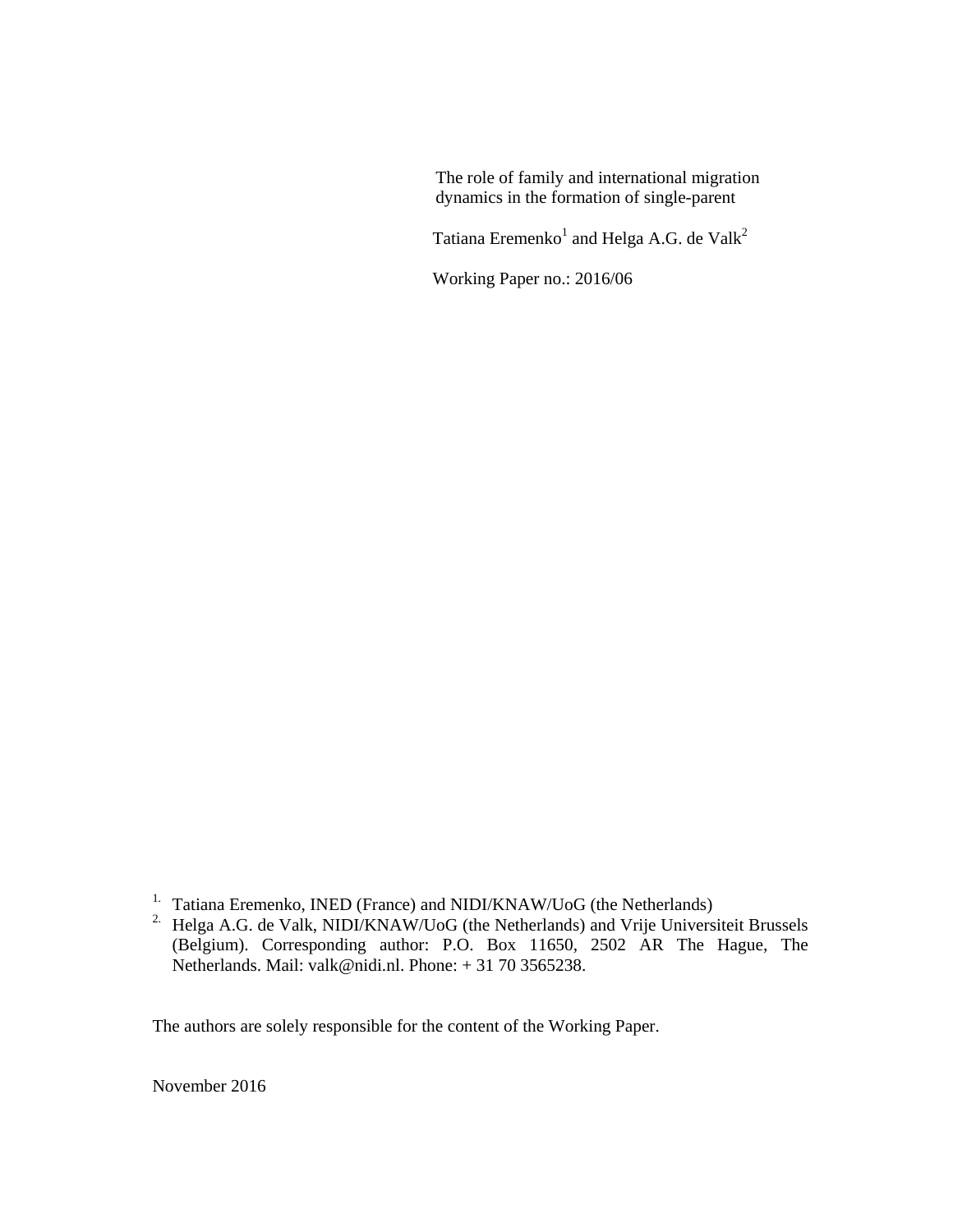| 1              |     |                                                                             |
|----------------|-----|-----------------------------------------------------------------------------|
| $\overline{2}$ |     |                                                                             |
|                | 2.1 |                                                                             |
|                | 2.2 |                                                                             |
|                | 2.3 | Analysing the formation of single-parent families in the migratory context7 |
|                | 2.4 |                                                                             |
| 3              |     |                                                                             |
|                | 3.1 |                                                                             |
|                | 3.2 |                                                                             |
|                | 3.3 |                                                                             |
| 4              |     |                                                                             |
|                | 4.1 |                                                                             |
|                | 4.2 |                                                                             |
|                | 4.3 |                                                                             |
|                | 4.4 |                                                                             |
| 5              |     |                                                                             |
| 6              |     |                                                                             |
| 7              |     |                                                                             |
| 8              |     |                                                                             |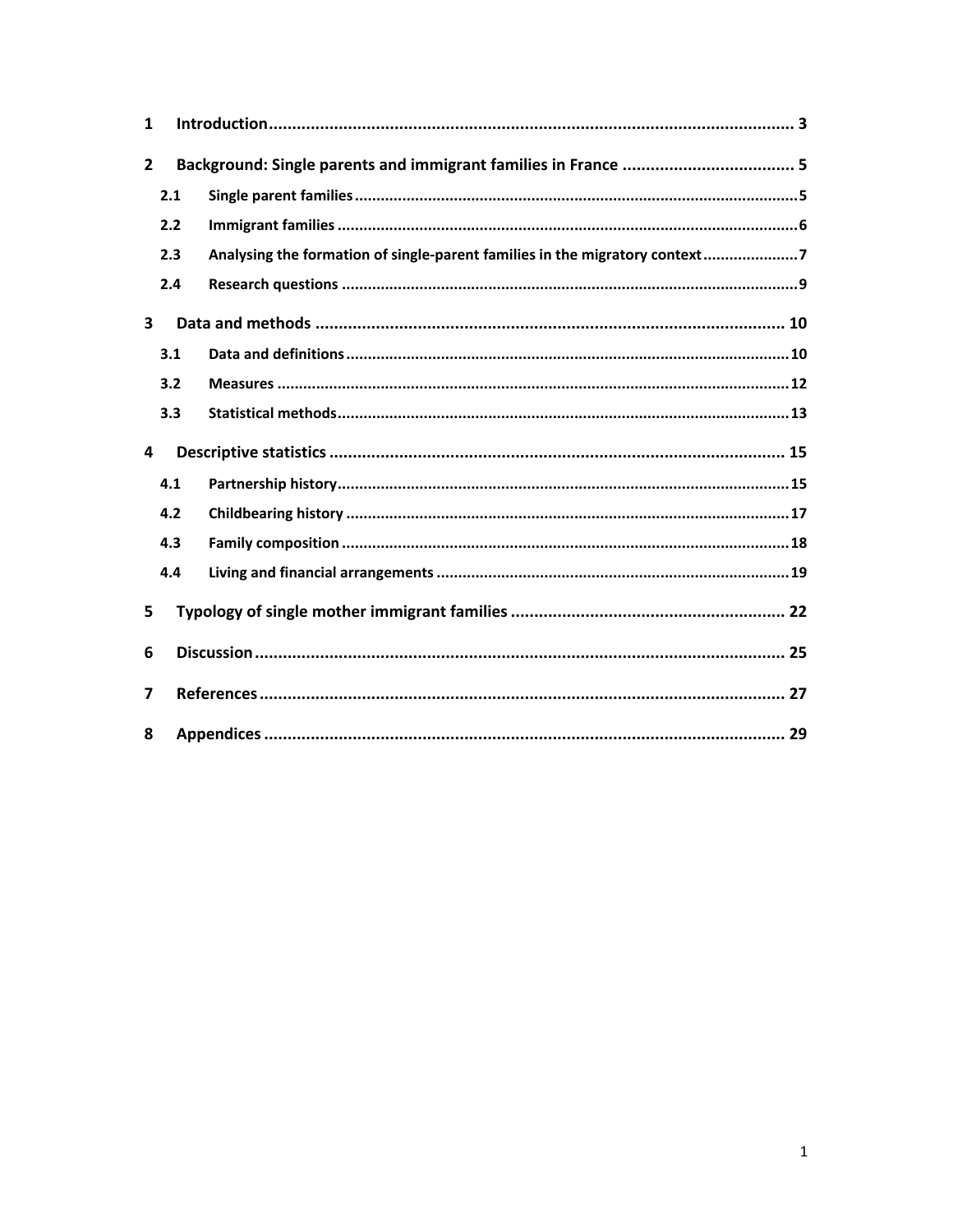### **Abstract**

This study discusses the importance and meaning of single motherhood in the migratory context. We analyze trajectories of single immigrant mothers in France to understand the role played by family and migration dynamics in the formation and experience of their families in a specific migratory context. Firstly, we compare indicators regarding family formation and composition for single mothers with different migration histories using the nationally representative "Trajectories and Origins" survey (2008‐2009). Secondly, we construct a typology of single immigrant mothers through a combination of Multiple Correspondence Analysis and classification. Family structures at origin determine prevalence and characteristics of single mother families at destination, with fewer single mothers among North African and Asian immigrants and substantially more of them among Sub‐ Saharan Africans. These family configurations are also associated with specific migrant profiles: spouse migrants are least likely to become single mothers and often do so involuntarily (widowhood), whereas independent migrants are most likely and often outside of any partnership. Our typology yields profiles of immigrant single mothers observed among non‐immigrants (single at birth, separated after cohabitation…), but also profiles specific to migrant women in more precarious socio-economic conditions. Changes in the profiles of female migrants contribute to the transformation of single parenthood in destination countries. The impact of the destination country's family context and state policies needs to be further investigated.

#### **Acknowledgements**

This work was conducted as part of the European Research Council Starting Grant Project (no. 263829) "Families of migrant origin: A life course perspective"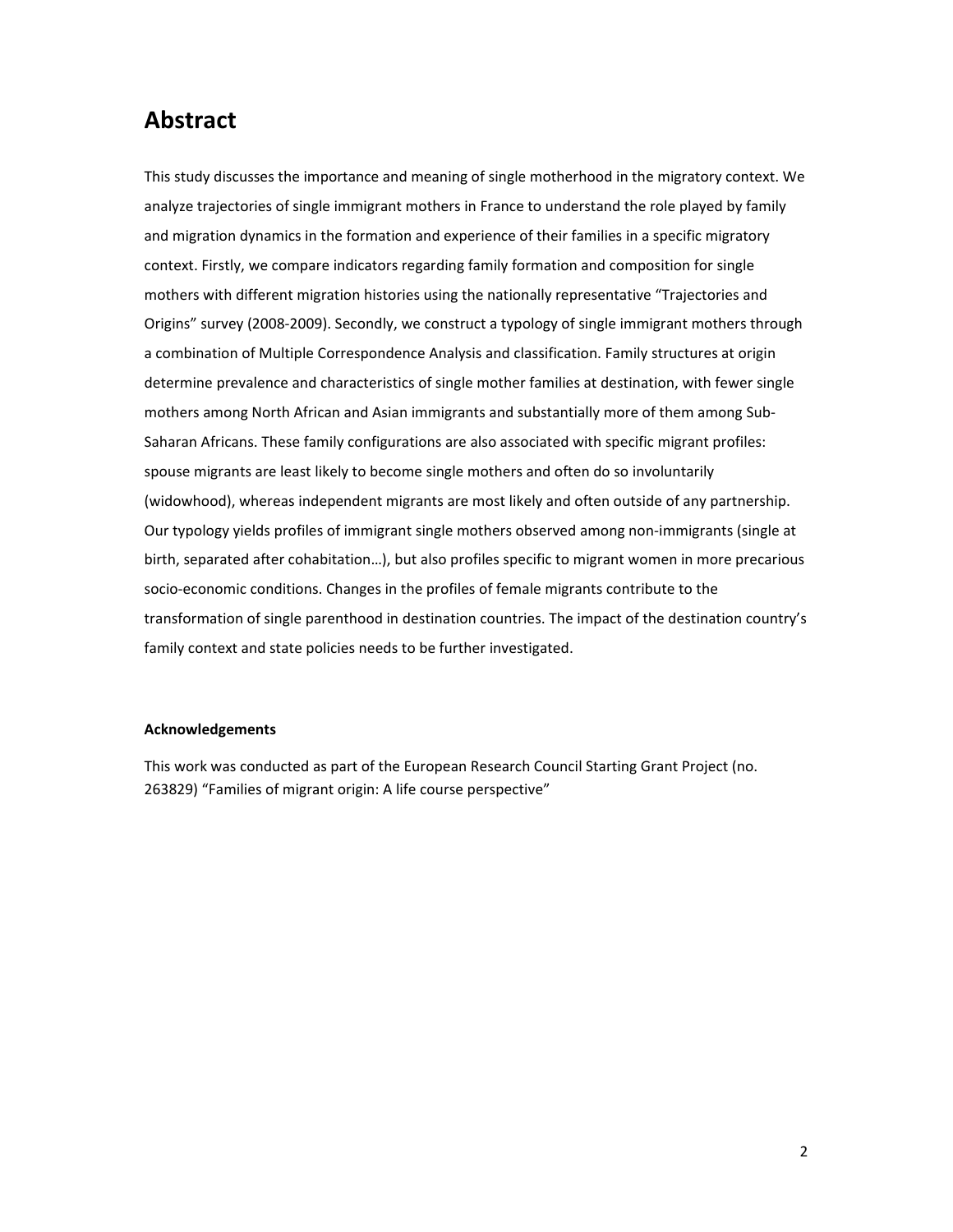### **1 INTRODUCTION**

In many Western countries, children of immigrants are more likely to live with both of their parents compared to children of non‐immigrants (Hernandez and al 2010). Different explanatory factors have been brought forward: low or inexistent divorce rates in the parents' countries of origin, importance of family related migration, especially for women migrants. However, there appears to be an important heterogeneity among the immigrant population pointing to a more complex relation between the two phenomena. The proportion of children in single-parent households has always been higher among immigrants from regions where the nuclear family model was not prominent such as the Latin American and Caribbean community in the Netherlands (de Valk & al 2010) or Sub‐ Saharan Africans in France (Kirszbaum & al 2009).

This paper aims at understanding to what extent family and international migration dynamics play a role in the formation and experience of single parent immigrant families by focusing on the family and migratory trajectories of single immigrant mothers. We use France as our case study for several reasons. Firstly, France has a long immigration history, but it has experienced a new wave of immigration in the end of the 1990s-2000s. Although previous flows were primarily composed of migrant workers originating from neighbouring European countries or former African colonies and followed or accompanied by their families, recent flows are significantly more diverse in terms of geographical origins and migratory trajectories. As a result, we observe a diversity of migration profiles: migrants that arrived as children (1.5 generation), family migrants, and independent migrants. Secondly, a growing proportion of children in France are residing in single parent families: between 1999 and 2011, the proportion of minor children living in these families increased from around 12% to 18%. Children in immigrant families continue to be "protected" from this situation, as the increase was much lower, going from 11% to 13%. However, there appear to be important differences by the family's origins, with the proportion of children residing in these family configurations being the highest among Sub‐Saharan families (one child out of four).

For our analysis we use the "Trajectories and Origins" survey (2008‐2009) covering not only diverse origin groups but also different migrant generations and including a whole range of individual, family and migration characteristics, allowing us to explore the diversity of single parenthood and its determinants. We estimate indicators characterizing the general process of family formation (legal marital status, age at first child, age of youngest child, number of children), and the family formation process in the migratory context (place of birth of children, cohabitation within extended households), for mothers distinguishing their couple and immigrant status.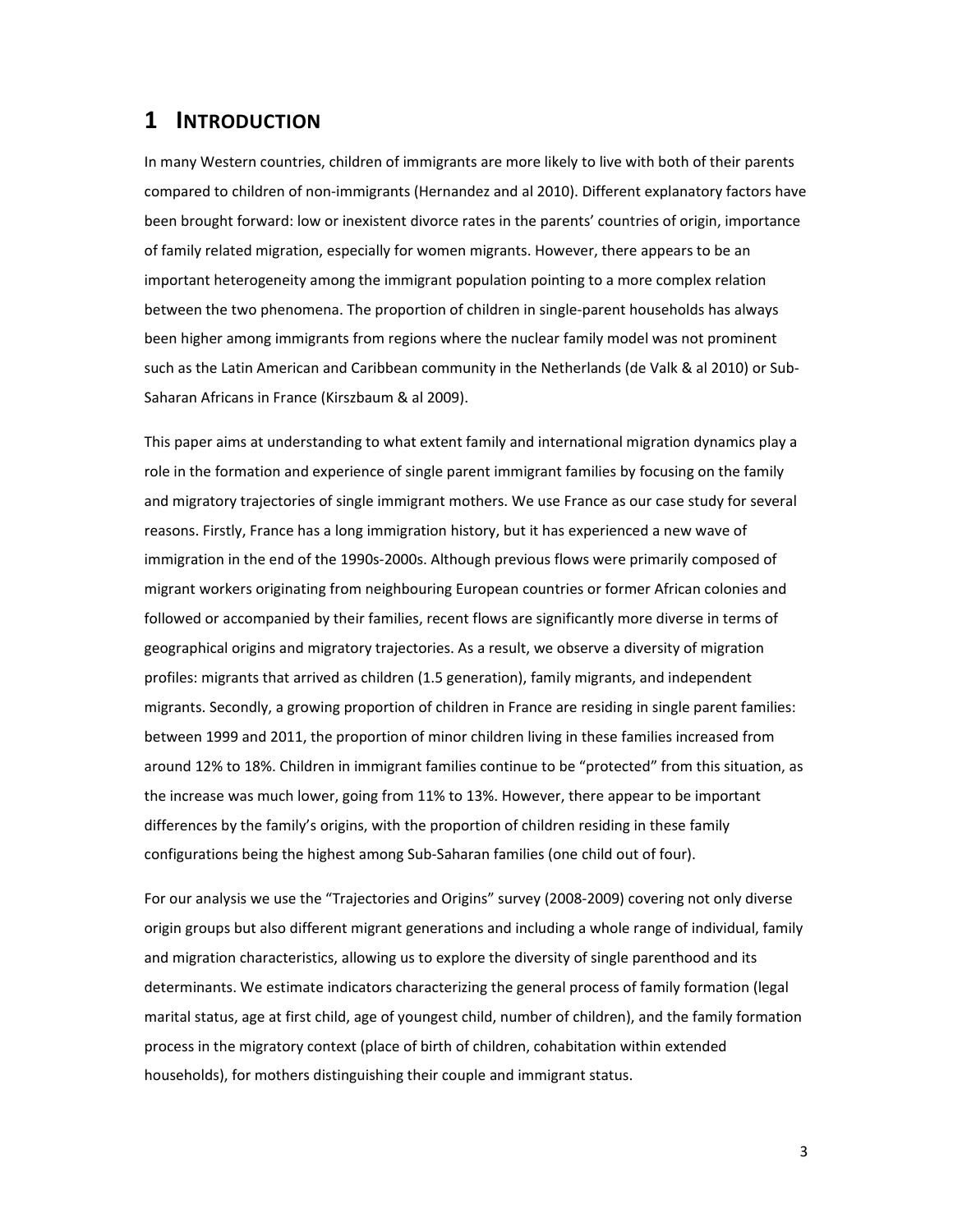This study adds to the existing literature by discussing the importance and meaning of single motherhood in a context of migration. We also identify the intensity with which the migration shapes the formation of single parent families. For example for some single parent families identified as "immigrant", the link with international migration may be weak (when the parent arrived to the destination country during their childhood and had formed their family in the destination country).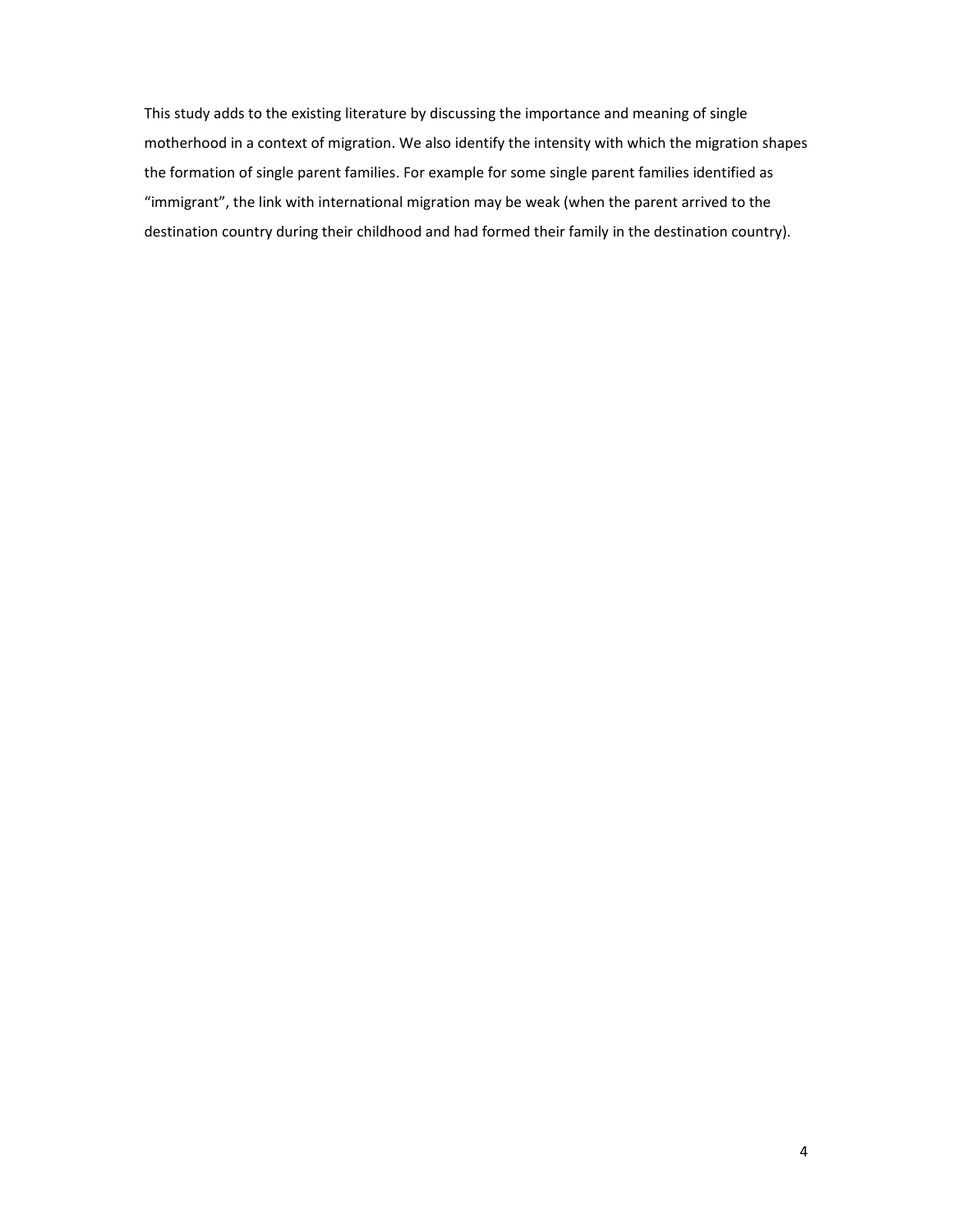# **2 BACKGROUND: SINGLE PARENTS AND IMMIGRANT FAMILIES IN FRANCE**

#### **2.1 SINGLE PARENT FAMILIES**

Single parent families have become widespread in France. The proportion of children under 18 years living in these families doubled in the last two decades, going from 9% in 1990 (Algava 2003) to 18% in 2011 (Lapinte 2013). This development is not specific to France, which currently occupies an intermediate position compared to other European countries (Chzhen & Bradshaw 2012).

The ways these families are formed has also changed in the context of the rise in divorce and the development of cohabiting unions. In the past most of these families were formed following a parent's death: 55% of single parents in France in 1962 were widowers (Algava 2003). Today they arise after the parent's separation: 79% of single parents were separated from their partner in 2011 (Buisson & al 2015). These changes result in these families' distinct characteristics compared to two‐ parent families: children are on average older as the parent's separation takes place later in life; the number of children is smaller as the separation prevents future children's birth or some of them may have already left the household.

Most single parent families consist of mothers living with their children. Single fathers are rare in France (15% of single parents in 2011) and have distinct characteristics (more often widowed, older and living with older children) (Buisson & al 2015). Although these families are defined by the absence of a cohabiting partner, some single parents may be in a non-cohabiting couple for different reasons (professional, medical…). These family situations represented 8% of single parents in 2011, and reached 12% among single fathers (Buisson & al 2015).

Extended households in France are becoming less frequent, but single‐parent families continue to be over-represented in these household types. In 2011, 12% of single parent families were part of an extended household (Acs & al 2015) whereas the corresponding proportion among all families with children was 5% (INSEE). The proportion was higher for single mothers never having been in a union (19%) and mothers aged less than 30 years (22%), thus families in potentially less stable socio‐ economic situations.

Single parent families have more unfavourable socio‐economic conditions than other families (income, housing), and this is equally the case in the French context (Chardon & al 2008). Existing social benefits offset part of these difficulties. The isolated parent benefit (*allocation de parent isolé, API*) targets parents bringing up their children alone and can be combined with other existing social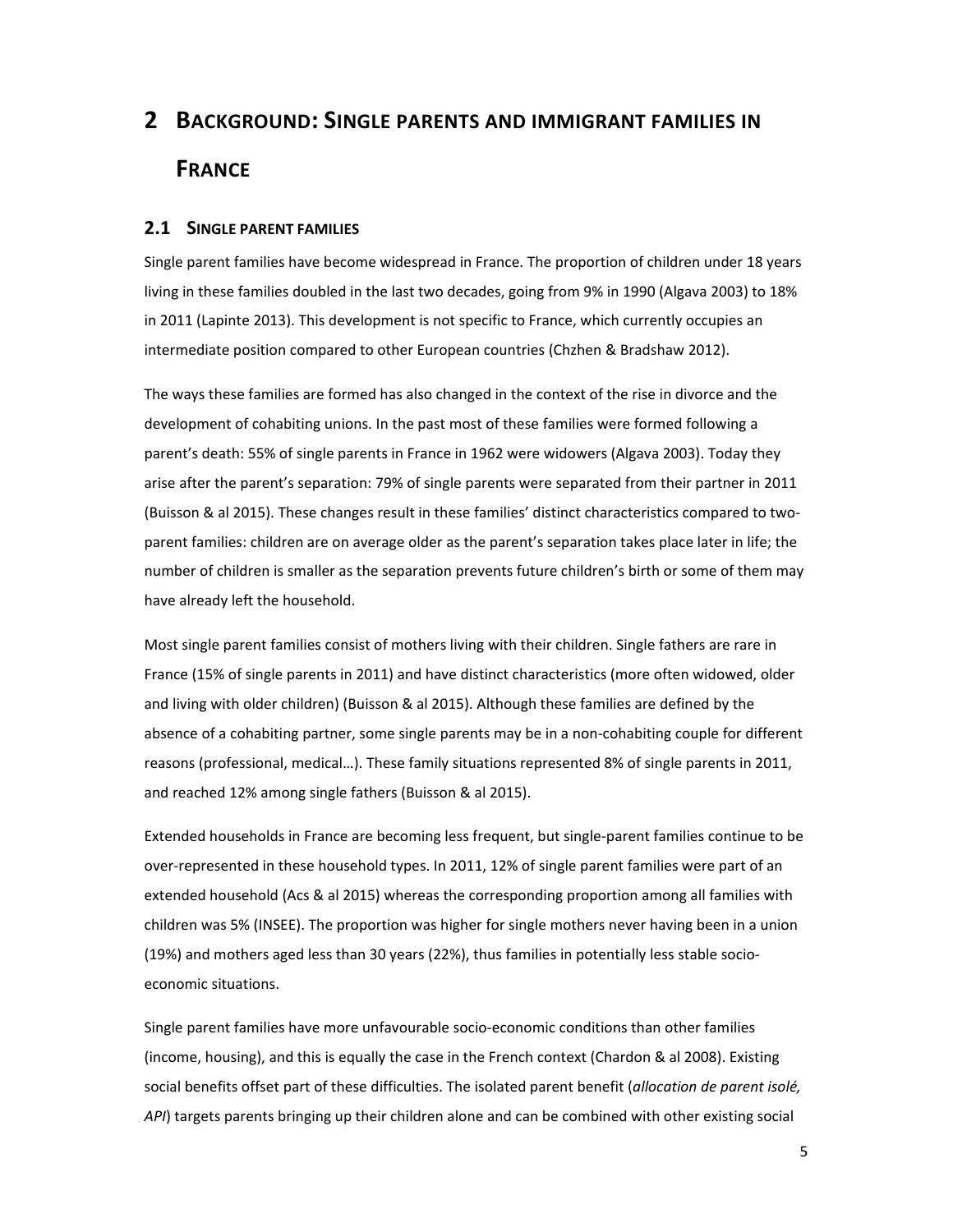benefits such as the minimum subsistence benefit (*revenu minimal d'insertion, RMI*). When it was created (1970), the *API* targeted families in which a parent had died or only one parent had recognized the child, thus traditional single parent families formed by "widows" and "child mothers" (Eydoux & al 2007). Its' scope was later expanded to include families in which parents had separated (1976), the condition remaining that the other parent doesn't contribute to the child's upbringing. Whereas the poverty level of single parents is close to 50% prior to social transfers, it decreases to 33% after taking them into account (Haut Conseil de la Famille 2014).

As single parents' profiles have evolved with a growing number of divorced and separated parents, there is the possibility that the other parent may be contributing to the child's upbringing in emotional, physical, but also financial terms. The non-resident parent has the obligation to contribute to the children's upbringing by providing the parent with which the child lives most of the time a financial contribution (c*ontribution à l'entretien et l'éducation de l'enfant, CEEE*). It accounts on average for 14% of the single parent's income (Haut Conseil de la Famille 2014). However cases when this contribution remains unpaid are numerous and increasing its payment rate is a national priority.

#### **2.2 IMMIGRANT FAMILIES**

France has been an important immigration destination since the  $19<sup>th</sup>$  century. Following World War II, migration flows intensified, primarily composed of migrant workers from neighbouring European countries or former African colonies, accompanied or joined afterwards by their families. In the following three decades the immigrant population doubled, going from 1,9 million in 1945 to 3,9 million in 1975. Throughout the end of 1970s and 1980s migration flows stagnated, in part due to the halt on work migration introduced by the government in 1974. When they resumed in the mid-1990s, migration flows became more diversified in terms of migrant profiles (family migrants, asylum seekers, students…), but also geographical origins with a growing number of Sub‐Saharan African and Asian migrants. In 2011, 5,5 Million immigrants resided in France, representing 9% of the total population.

Female migration to France has always existed, but represented a minority of flows in the past (in 1975, 44% of immigrants were female) and was mainly comprised of family migrants (Beauchemin & al 2013). Nowadays female migrants represent the majority of migration flows to France and their proportion among the immigrant population has also risen (51% in 2008). A growing number of women are migrating outside of the traditional family reunification framework (for work, studies, asylum) and these profiles are particularly numerous among new flows.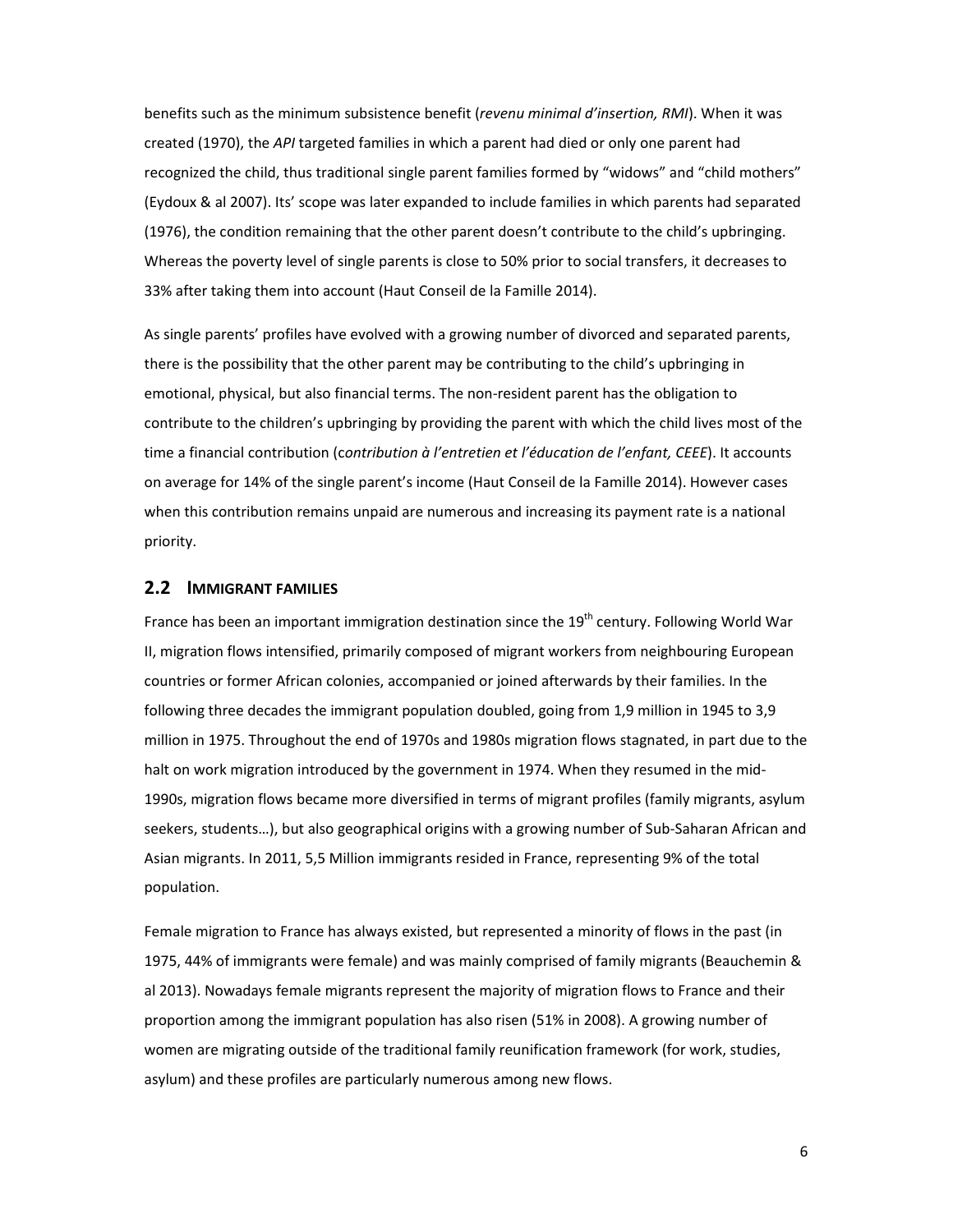Characteristics of immigrant families in France differ in many ways from their non‐immigrant counterparts, but we observe similar trends among the two groups. Immigrants in a couple are more often married, especially natives of North Africa and Asia, but cohabiting unions are becoming more numerous among younger generations (Borrel & Tavan 2004). Although marriage remains a compulsory stage in the family formation process, whether prior or after cohabitation, atypical trajectories can also be observed. For example Sub‐Saharan Africans and Southern‐Eastern Asians were more likely to have had a first child outside of a union, and form a first union later in life. Although immigrants are less likely to experience a separation than non‐immigrants, they are also becoming more frequent, especially among specific groups (more educated migrants, migrants from European countries other than Southern Europe, Algeria, Sub‐Saharan Africa) (Borrel & Tavan 2004). Immigrants have larger families than non‐immigrants (36% of immigrant parents live with three or more children compared to 22% of the entire population, Blanpain & Lincot 2015), but their family sizes are decreasing.

In developed countries children in immigrant families are less likely to live with one parent (Hernandez & al 2010) and this is equally the case in France. Although the proportion of children in this type of families has increased, going from 11% in 1999 to 13% in 2008 (authors' estimation using the TeO survey described in section 3), it remains significantly lower than for children in non‐ immigrant families (20% in 2008). However there are important differences by geographical regions, with a maximum of one child out of four among Sub-Saharan families being in this situation.

#### **2.3 ANALYSING THE FORMATION OF SINGLE‐PARENT FAMILIES IN THE MIGRATORY CONTEXT**

The demographic behaviour of immigrants and their descendants has been the object of an increasing number of studies. Different hypotheses regarding the relation between family events and migration have been examined, mainly through the lens of union formation and fertility. Establishing precise hypotheses on the link between single parenthood and international migration is more difficult given the diversity of forces at work. Thus in this section we describe existing evidence on possible links between the two processes through three types of mechanisms related to family dynamics, migration dynamics or state policies. Although our study does not test the possible effects of these different mechanisms, these elements allow for a better understanding and interpretation of observed patterns in the following sections.

Firstly, prevalence and characteristics of single immigrant families in the destination countries may reflect family patterns in the immigrants' countries of origin (Lippman & Wilcox 2013). The proportion of children in single parent families is often higher among immigrant families of Caribbean, Latin American and Sub‐Saharan African origin and lower among North African and Asian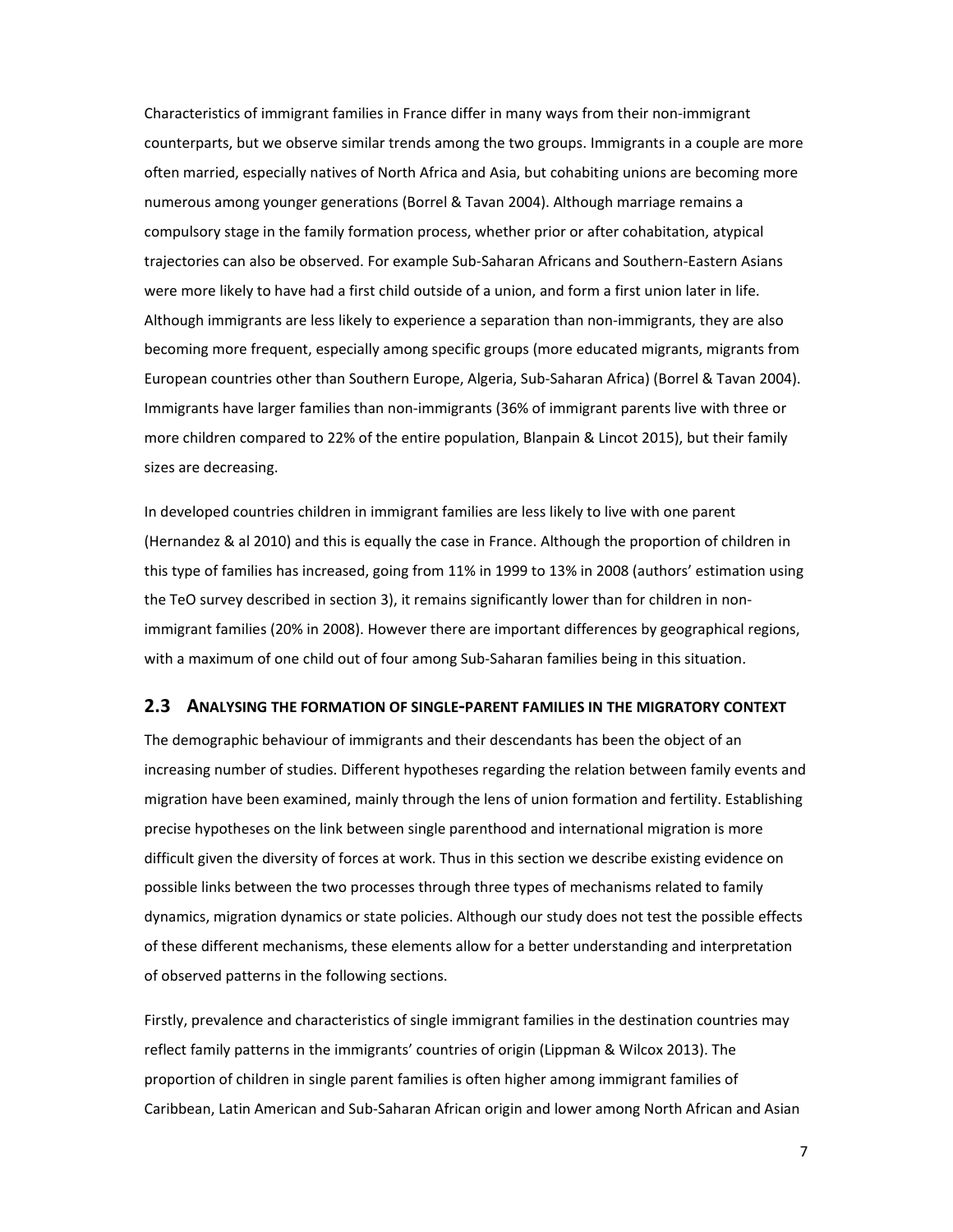ones (de Valk 2010, Kirszbaum & al 2009, Landale & al 2011). Even if the identification and estimation of single parent families in non‐Western contexts may reveal more complex, they appear to be less frequent in Arab countries and Asia (Lippman & Wilcox 2013), thus partly explaining the lower prevalence among these immigrant communities. In many Sub‐Saharan African societies, the nuclear family characterized by the importance of the spousal relation and the role of biological parents in the children's education, is not the dominant family form (Findley 1997). In these societies children live in other households types and other family members may play an important role in their upbringing. Similarly, single mother families are common in many Latin American countries, often forming part of an extended household (Esteve & al 2012). The level of acceptance in a society of births outside of marriage and divorce often determines the frequency of single parent families and the way they are formed (Le Pape & al 2015). When they are rare, they are more often involuntary, formed following the death of the spouse. Conversely when this phenomenon is widespread, they are more often formed through the separation of parents or childbearing outside of an established union. Other family formation patterns may also indirectly contribute to the formation of single parent families such as an important age difference between the spouses.

Secondly, migration dynamics may also play a role in the formation of single parent immigrant families. Migrant families often experience geographical separations during the migration process: family migration takes place in a stepwise manner; return migration of one of the parents, more often the father, may live the mother living alone with children. In these cases, despite the absence of one of the parents in the household (and thus a single parent family at destination), the parent may remain married or in a couple with the non‐cohabiting parent. However, couples also experience a higher risk of union dissolutions in the migration process. For example, in Israel single‐ parents families remain rare; nearly one third of them were immigrant women, mainly originating from the former Soviet Union (Katz 2000). This situation was partly linked to a higher frequency of single mother families at origin, but interviews with mothers also showed that many of them became single parents upon arrival in Israel, as their spouses didn't want to emigrate.

The changes in the composition of migration flows, especially among female migrants, may also contribute to the phenomenon of single parent families due to a greater selectivity into international migration of these mothers and families. In the "traditional" stepwise family migration model, men initiate family migration and are later followed by their wives and children. In this case, children are more likely to live in a two‐parent family in the destination country and female migrants arriving as spouses may be less prone to experience separations due to a variety of factors. As female migration becomes more independent and women's migration motives diversify, migrant families headed by single mothers may be the evidence of a greater autonomous status of women. In societies where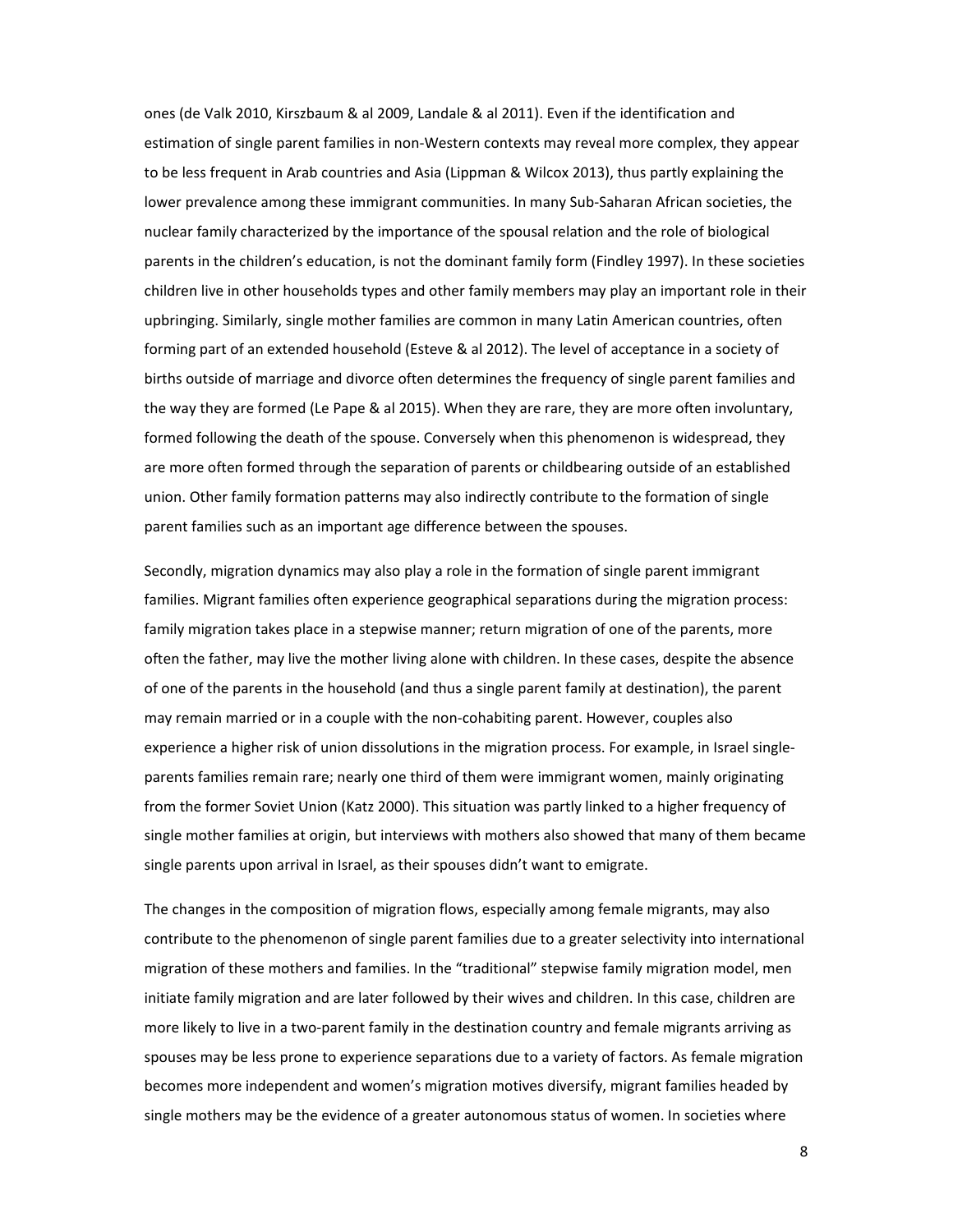these family situations are stigmatized, migration may be a solution to gain independence and build a future for themselves and their children (Ypeij 2005, Cadart 2004, Dreby 2015). Single mothers and their children can be a particularly vulnerable group in the context of conflicts. As a result, some of them have fled their countries of origin and applied for asylum in Europe, and have thus become prominent in these flows.

Thirdly, state policies shape both family dynamics and migration flows. They may have a direct role in the formation of single parent families through the separation of family members. In some cases migration policies may prevent the admission of family members at the same time. A growing number of single mother families are formed after the deportation of the father in the United States (Dreby 2015). Another situation is illustrated by the French case. In 1993, the government introduced measures prohibiting polygamy into its immigration legislation. Partners in a polygamous union were obliged to "decohabit" (one of the spouses had to settle in an autonomous housing), which resulted in the formation of "single‐parent" families (Cadart 2004, Gaullier 2008). More generally, public support mechanisms, financial or housing, for single parents and their children may lead to a higher visibility of these family configurations.

#### **2.4 RESEARCH QUESTIONS**

This paper aims at understanding the role of family and international migration dynamics in the formation of single mother immigrant families in France. *Do characteristics of single immigrant families differ from those of non‐immigrants? To what extent do they vary by the migrant's trajectory, coming as a family or an independent migrant? Which mechanisms – family, migration, policy – explain the differences observed?*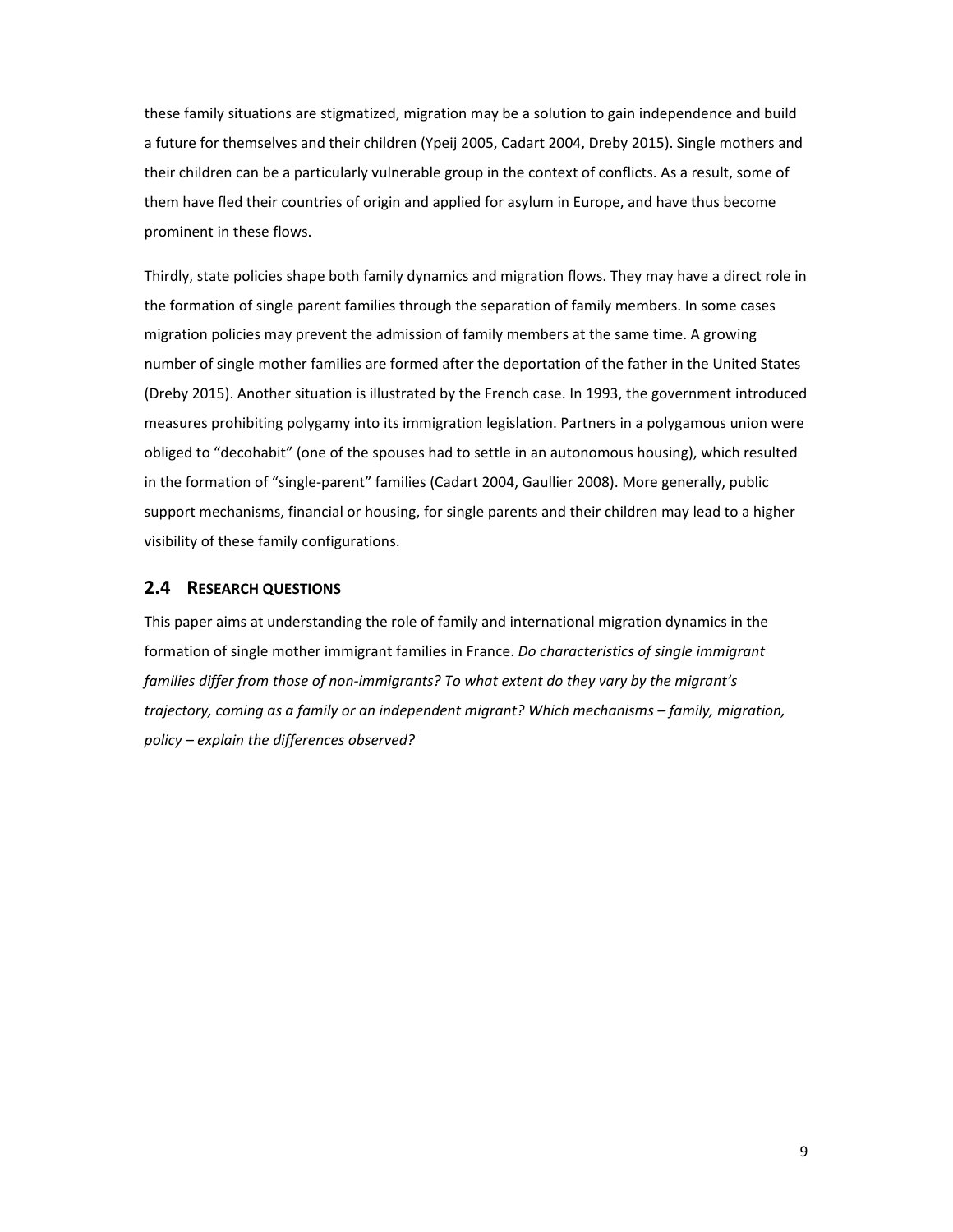### **3 DATA AND METHODS**

#### **3.1 DATA AND DEFINITIONS**

We use the **"Trajectories and Origins" (TeO) survey** carried out by the National Statistical Institute (INSEE) and the National Institute for Demographic Studies (INED) in 2008‐2009 (Beauchemin et al 2010). The survey included 21,761 respondents residing in households in metropolitan France, for which detailed retrospective family and migration histories were collected.

In this paper **families** are defined using cohabitation as a main criterion. Only families with at least one cohabiting child under the age of 18 were included in the analysis. **Single parent families** are defined as families comprising of one parent, regardless of union status (respondents may be in a relationship but not residing with the partner). Our paper focuses on children living with their mothers, whether single or partnered, since this is the majority situation. Children living with only their father are relatively rare (4% of children under the age of 18, Lapinte 2013).

Mothers' migration histories are described using three indicators: immigrant status, country of birth and migratory trajectory. **Immigrants** are defined as persons born abroad with a foreign nationality at birth. **Immigrant families** are defined as families in which the mother is an immigrant (this definition differs from the one used in Section 2 in which immigrant families are defined by the presence of at least one immigrant spouse in the family, whether it is the female or male).

The **country of birth** refers to the country where the immigrant mother was born. We distinguish six geographical regions taking into account both migration histories to France and sample sizes: Algeria, Morocco and Tunisia, Sahel Africa, other Africa, Asia and other countries.

Three **migratory trajectories** are identified through the combination of age and partnership status upon arrival in France:

- ‐ *Child migrant*: younger than age 15 upon arrival or accompanied by/joining a parent already residing in France;
- ‐ *Spouse migrant*: age 15 or older upon arrival and accompanied by/joining a spouse residing in France;
- ‐ *Independent migrant*: age 15 or older upon arrival and a) not in a couple or b) the first migrant of a couple.

The final sample consists of 1,099 single mothers, of which 430 are immigrants. An overview of these mothers and their background characteristics can be found in Table 1. Since we compare the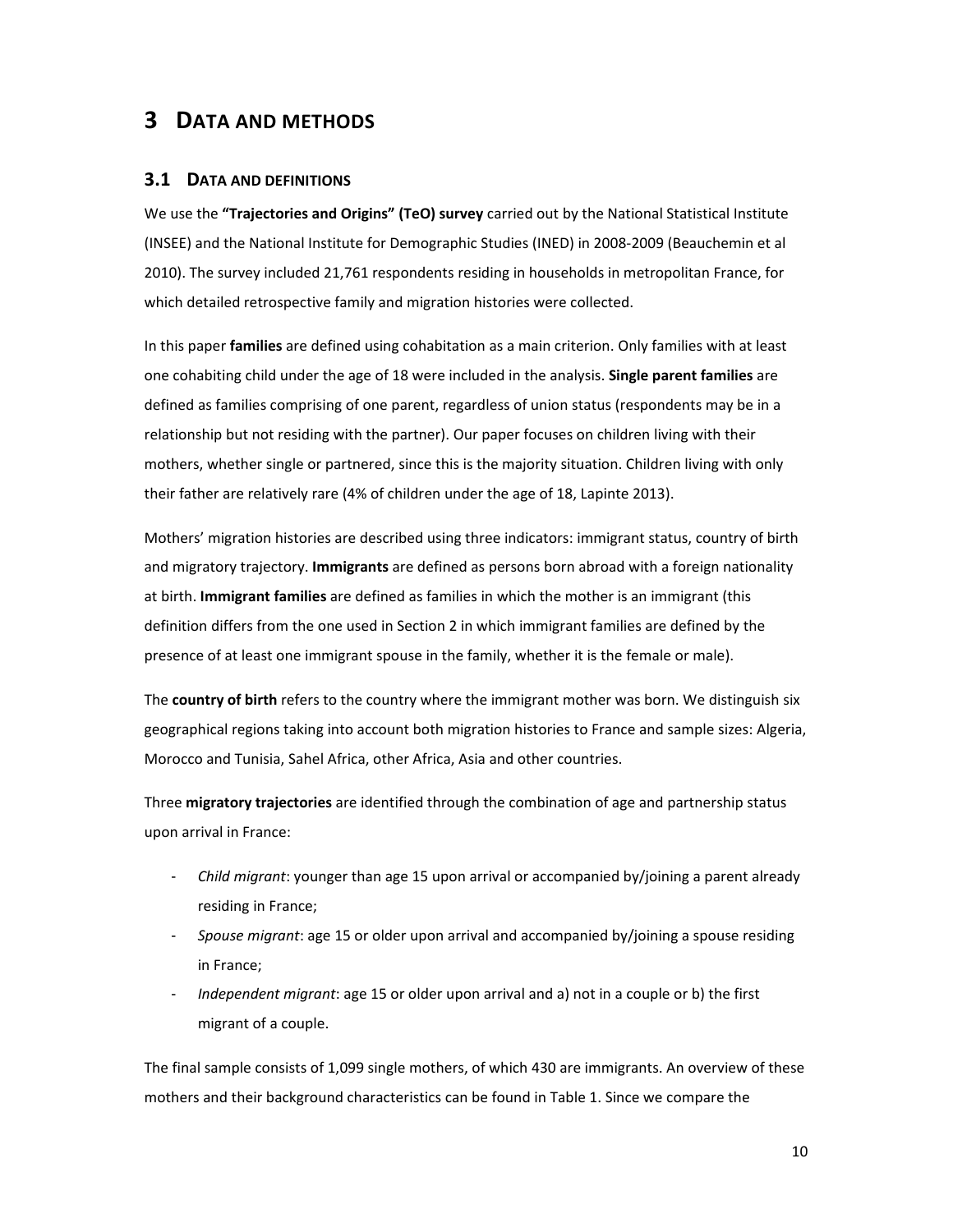situation of single mothers to those who are partnered, the table also includes information on the latter group (more detail on sample sizes etc. for all groups can be found in Table 1 of the Appendices). We use weighted estimates throughout the paper.

### **Table 1 Immigrant status, country of birth and migratory trajectory of mothers living with at least one child under the age of 18 by partnership status (%)**

|                          | Partnered mothers<br>$N=4,608$ | Single mothers<br>$N=1,099$ |
|--------------------------|--------------------------------|-----------------------------|
| <b>All mothers</b>       |                                |                             |
| - Non-immigrant          | 55                             | 61                          |
| - Immigrant              | 45                             | 39                          |
| <b>Immigrant mothers</b> |                                |                             |
| Country of origin        |                                |                             |
| - Algeria                | 14                             | 15                          |
| - Morocco and Tunisia    | 20                             | 15                          |
| - Sahel Africa           | 5                              | 7                           |
| - Other Africa           | 10                             | 23                          |
| - Asia                   | 19                             | 11                          |
| - Other                  | 33                             | 29                          |
| Migratory trajectory     |                                |                             |
| - Child migrant          | 24                             | 42                          |
| - Spouse migrant         | 55                             | 23                          |
| - Independent migrant    | 21                             | 35                          |

*Source: TeO (2008). Author's calculations. % weighted. Figures may not add up to 100% because of rounding*

Around one third of single immigrant mothers originate from three countries in North Africa including 15% from Algeria and 15% from Morocco and Tunisia (second column Table 1). Sub‐ Saharan single immigrant mothers represent 30% of the sample, with most of them coming from countries outside of Sahel Africa (23%). Asian immigrants, including Turkish, account for 11% of our sample and other countries, mainly Europeans, represent 29%. 65% of single immigrant mothers arrived to France as family migrants, either as children (42%) or spouses (23%). Independent migrants represent 35% of our sample. Although there is a correspondence to a certain extent between the single immigrant mothers' countries of origin and migratory trajectories, the three migrant profiles are nevertheless present among all origins (see Table 2 of the Appendices for more detail).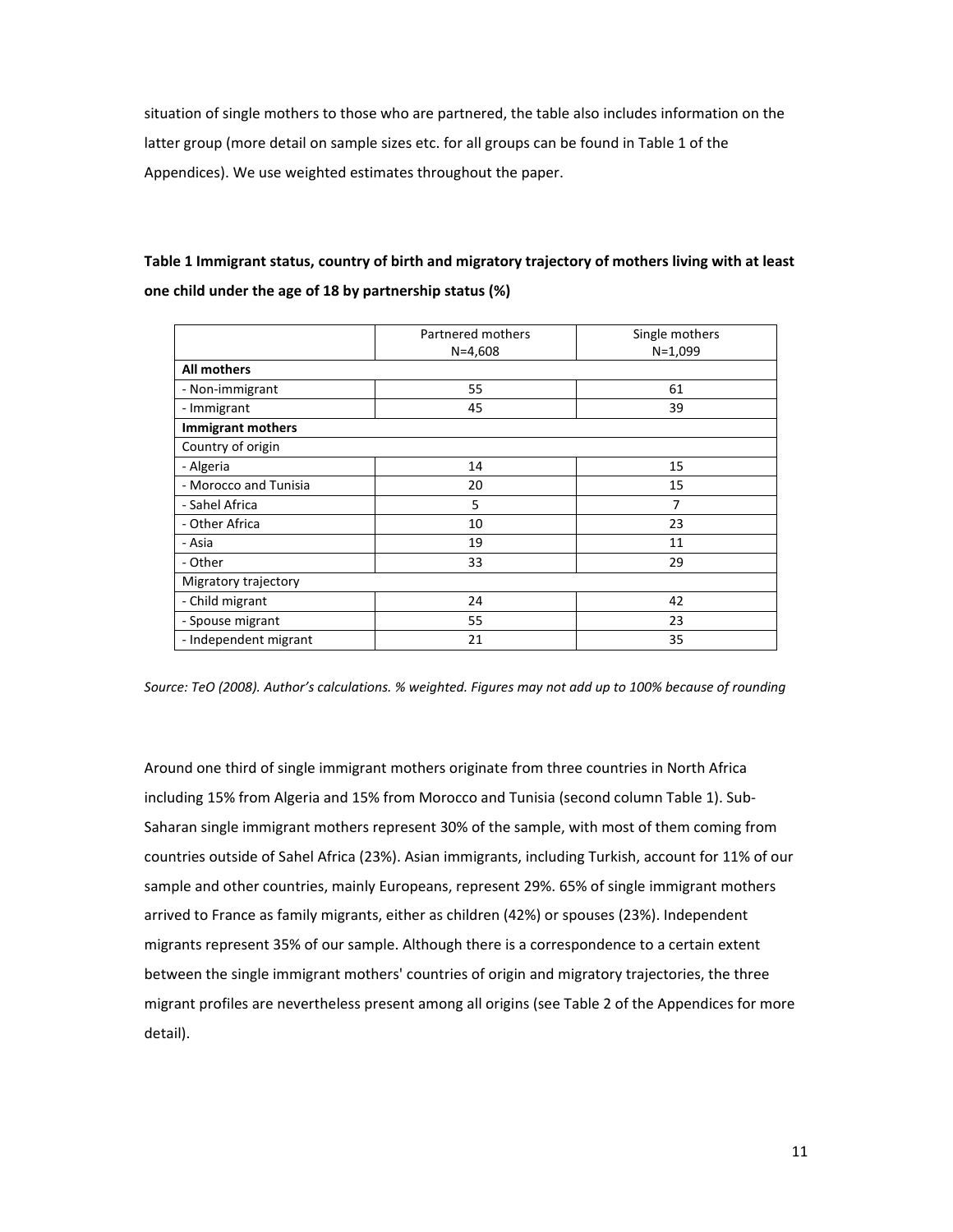#### **3.2 MEASURES**

In order to describe the dynamics leading to the formation of immigrant single mother families, the following indicators were used. Summary statistics pertaining to each dimension are provided in Table 2.

**Partnership history.** The combination of information on the total number of unions (over lifetime) and current legal marital status allowed identifying five union trajectories. Among ever‐married women we distinguished a) widowed, b) divorced and c) currently married mothers. Among never married women we distinguished mothers d) who had previously been in a cohabiting union and e) who had never been in a cohabiting union.

**Childbearing history.** The age at birth and country of birth of the first child are used to describe the time and place of family formation. Three age groups were distinguished: women who were under 22 years, those between 22‐27 years, and 28 years or older at first birth. Since teenage pregnancies in France are rare (only 5% of mothers living with a child under the age of 18 had a first child before the age of 20), we set a higher age limit identifying "young" mothers (22 years). We distinguished mothers, who had their first child abroad (in the majority of cases also prior to their migration), from those who had the first child in France.

**Family composition.** Characteristics of cohabiting children are used to describe the family composition. First we distinguish "families with young children" (youngest child is under the age of 6) *versus* those with school‐aged children. Second we distinguish between "large families" (three or more cohabiting children) *versus* those with less than three cohabiting children.

**Living arrangements.** Households in which persons other than the mother (and eventually the partner in the case of partnered mothers) and children live are identified as extended, with a further distinction between maternal grandparents *versus* other members (family‐in‐law, other family members, non-family etc.). We also include an indicator reflecting whether children reside elsewhere part of the time (for example in the father's household if the parents are separated).

**Financial arrangements.** Beneficiaries of social benefits include parents receiving a minimum subsistence income (RMI) and/or an isolated parent benefit (API). We also distinguish parents receiving financial help from outside the household, as these are potentially families in which the other parent contributes. Single mothers providing financial help to members outside the household are also identified.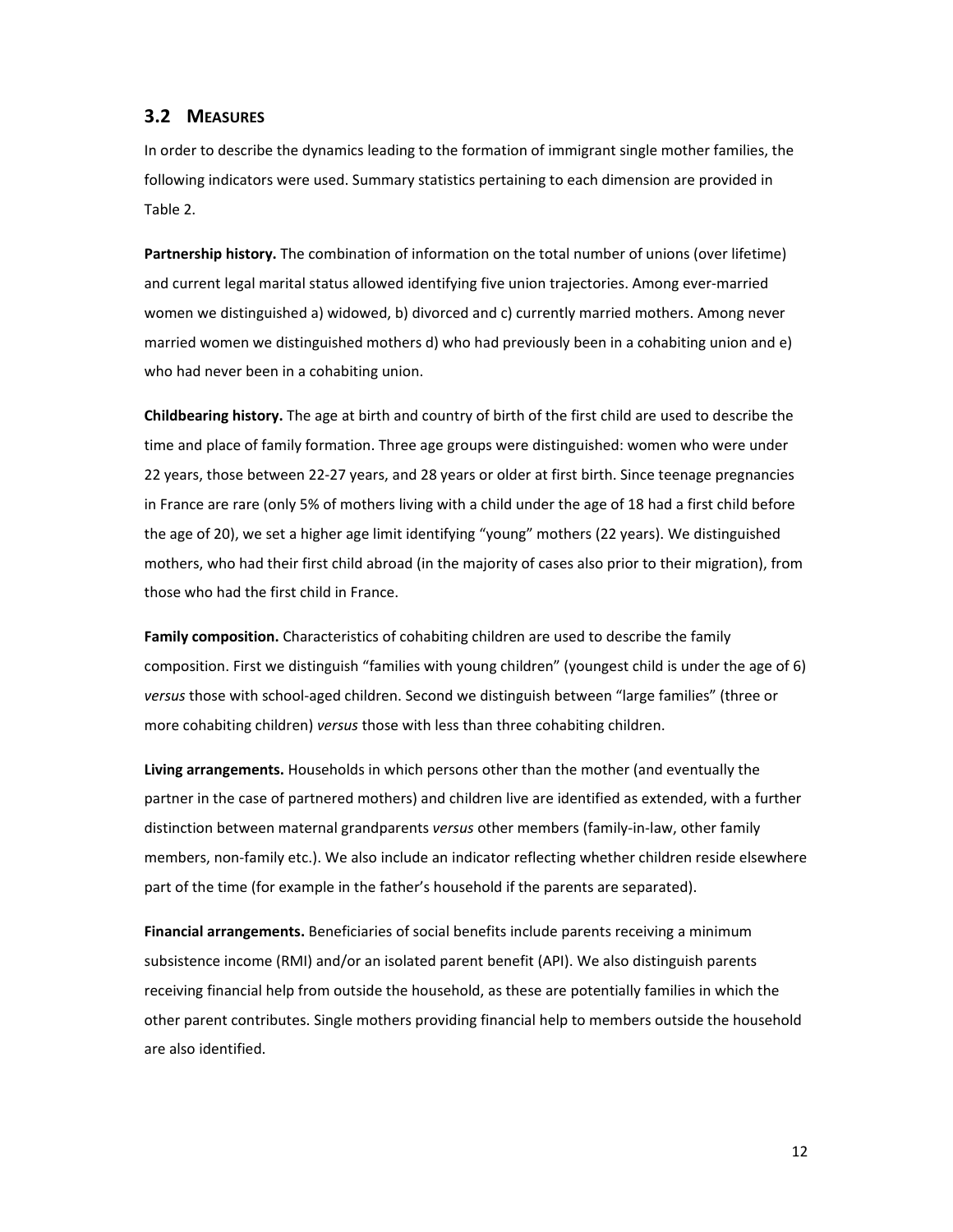**Table 2 Summary statistics of indicators related to families of mothers living with a child under the age of 18 by partnership status (%)**

|                                     |                                                       | Partnered mothers | Single mothers |
|-------------------------------------|-------------------------------------------------------|-------------------|----------------|
|                                     |                                                       | $N = 4,608$       | $N=1,099$      |
|                                     | Never in a union                                      | <sup>0</sup>      | 9              |
|                                     | Cohabiting union                                      | 24                | 43             |
| Partnership history                 | Married                                               | 72                | 9              |
|                                     | Divorced                                              | 4                 | 34             |
|                                     | Widowed                                               | $\Omega$          | 5              |
|                                     | Under 22 years                                        | 11                | 21             |
| Mother's age at first child         | $22-27$ years                                         | 49                | 39             |
|                                     | 28 years or more                                      | 40                | 40             |
| Country of birth of first           | Abroad                                                | 4                 | 6              |
| child                               | France                                                | 96                | 94             |
|                                     | Under 6 years                                         | 51                | 27             |
| Age of youngest cohabiting<br>child | 6-11 years                                            | 25                | 33             |
|                                     | $12-17$ years                                         | 24                | 41             |
|                                     | 1 child                                               | 30                | 46             |
| Number of cohabiting<br>children    | 2 children                                            | 45                | 42             |
|                                     | 3 children or more                                    | 25                | 13             |
|                                     | Living in extended household                          | $\overline{2}$    | 4              |
|                                     | Living with maternal grand-parents                    | 1                 | $\overline{2}$ |
| Living arrangements                 | Living with other members                             | 2                 | 3              |
|                                     | Children live elsewhere part-time                     | 2                 | $\overline{7}$ |
|                                     | Receiving social benefits                             | 1                 | 13             |
| Financial position                  | Receiving financial help from outside of<br>household | 5                 | 35             |
|                                     | Providing financial help outside of<br>household      | 10                | 11             |

*Source: TeO (2008). Author's calculations. % weighted. Figures may not add up to 100% because of rounding*

### **3.3 STATISTICAL METHODS**

Our analyses were conducted in two steps. Firstly, we estimated descriptive statistics for the indicators outlined above for single mothers by migration history. T-tests were systematically conducted comparing each group of single immigrant mothers (all immigrants, immigrants by country of origin, migratory trajectories) to non-immigrants. When relevant, single mothers were also compared to their partnered counterparts (not reported in the tables).

Given the sample sizes for some countries of origin in the survey we used, additional robustness checks for some indicators were carried out using the 2011 population census<sup>1</sup>. For single mothers living with a child under the age of 18 in metropolitan France the number and proportion of single

 $1$ For more information on the population census:

http://www.insee.fr/fr/themes/detail.asp?reg\_id=0&ref\_id=fd‐rp2011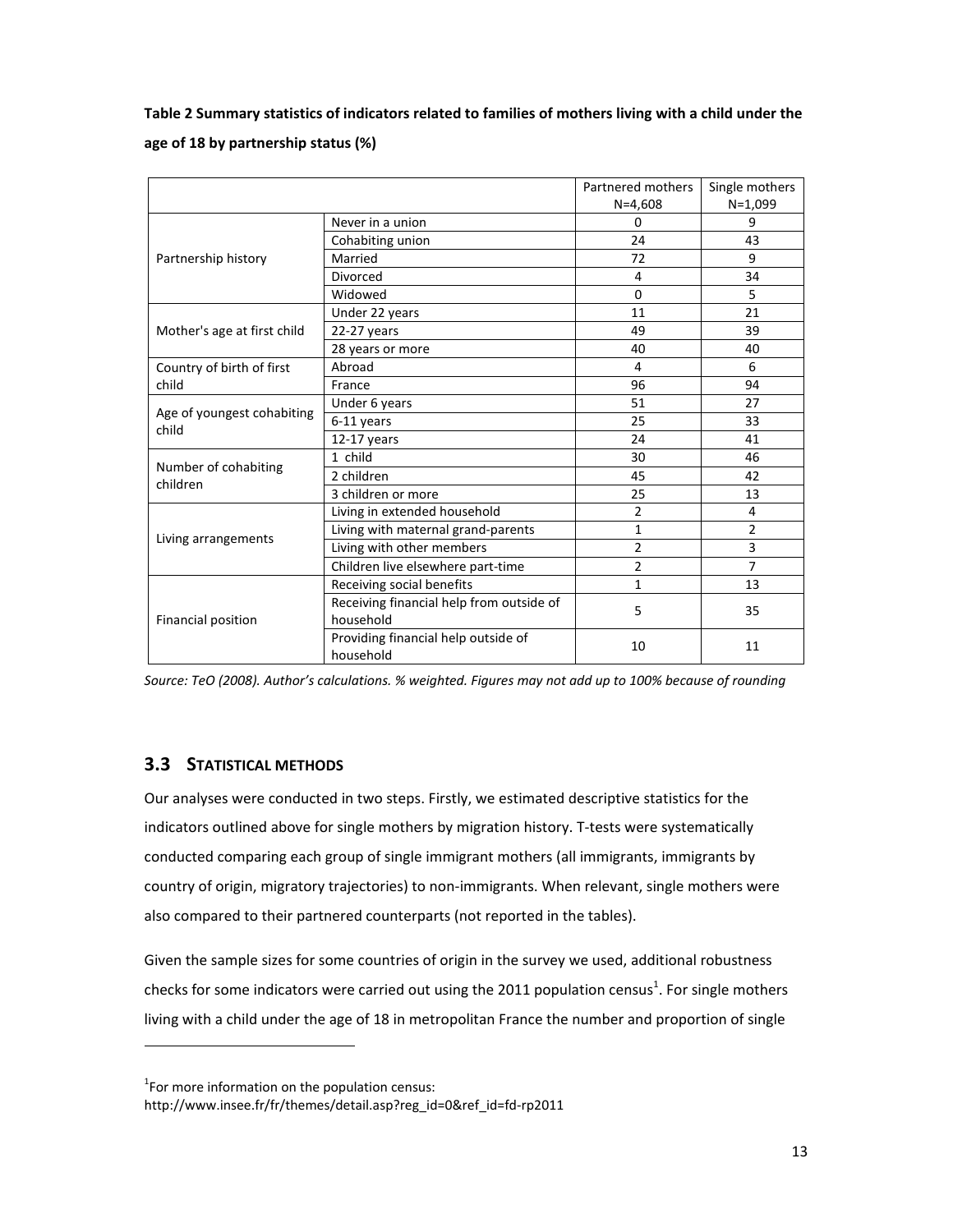mother families, legal marital status of single mothers, number and age of cohabiting children, proportion of extended households were checked against the census data for the total immigrant group and by country of origin. Overall the levels and patterns from the two sources yielded similar results. When there were differences, we reported these when discussing the findings of our analyses.

In the second stage, we constructed a typology of single mothers based on the family and migratory trajectories leading to this family type through a combination of Multiple Correspondence Analysis (MCA) and classification (with SPAD software). In order to avoid multicollinearity between variables (e.g. current legal marital status and union history), either only one variable was included or the information was combined into one new variable. Table 3 provides descriptive information on the variables included in the MCA. The typology was constructed for single immigrant mothers; single non‐immigrant mothers were assigned to a cluster based on their proximity.

**Table 3 Variables in the MCA and classification for single immigrant mothers living with a child under the age of 18 (%)**

|                                  |                                                                                                                                                                                                                                                                                                                               | Single immigrant |
|----------------------------------|-------------------------------------------------------------------------------------------------------------------------------------------------------------------------------------------------------------------------------------------------------------------------------------------------------------------------------|------------------|
|                                  | mothers                                                                                                                                                                                                                                                                                                                       |                  |
|                                  |                                                                                                                                                                                                                                                                                                                               | $N = 431$        |
| Father of children               | Deceased                                                                                                                                                                                                                                                                                                                      | 11               |
|                                  | Not deceased<br>89<br>Never in union<br>15<br>24<br>Previous cohabitation<br>60<br>Previous marriage<br>Under 22 years<br>27<br>43<br>22-27 years<br>30<br>28 years or more<br>Abroad<br>31<br>69<br>France<br>Under 6 years<br>34<br>31<br>6-11 years<br>34<br>12-17 years<br>22<br>Yes<br>78<br>No<br>24<br>Yes<br>76<br>No |                  |
|                                  |                                                                                                                                                                                                                                                                                                                               |                  |
| Partnership history              |                                                                                                                                                                                                                                                                                                                               |                  |
|                                  |                                                                                                                                                                                                                                                                                                                               |                  |
|                                  |                                                                                                                                                                                                                                                                                                                               |                  |
| Age at first child               |                                                                                                                                                                                                                                                                                                                               |                  |
|                                  |                                                                                                                                                                                                                                                                                                                               |                  |
|                                  |                                                                                                                                                                                                                                                                                                                               |                  |
| Country of birth of first child  |                                                                                                                                                                                                                                                                                                                               |                  |
|                                  |                                                                                                                                                                                                                                                                                                                               |                  |
| Age of youngest cohabiting child |                                                                                                                                                                                                                                                                                                                               |                  |
|                                  |                                                                                                                                                                                                                                                                                                                               |                  |
| Receives social benefits         |                                                                                                                                                                                                                                                                                                                               |                  |
|                                  |                                                                                                                                                                                                                                                                                                                               |                  |
| Receives financial help from     |                                                                                                                                                                                                                                                                                                                               |                  |
| outside the household            |                                                                                                                                                                                                                                                                                                                               |                  |

*Source: TeO (2008). Author's calculations. % weighted. Figures may not add up to 100% because of rounding*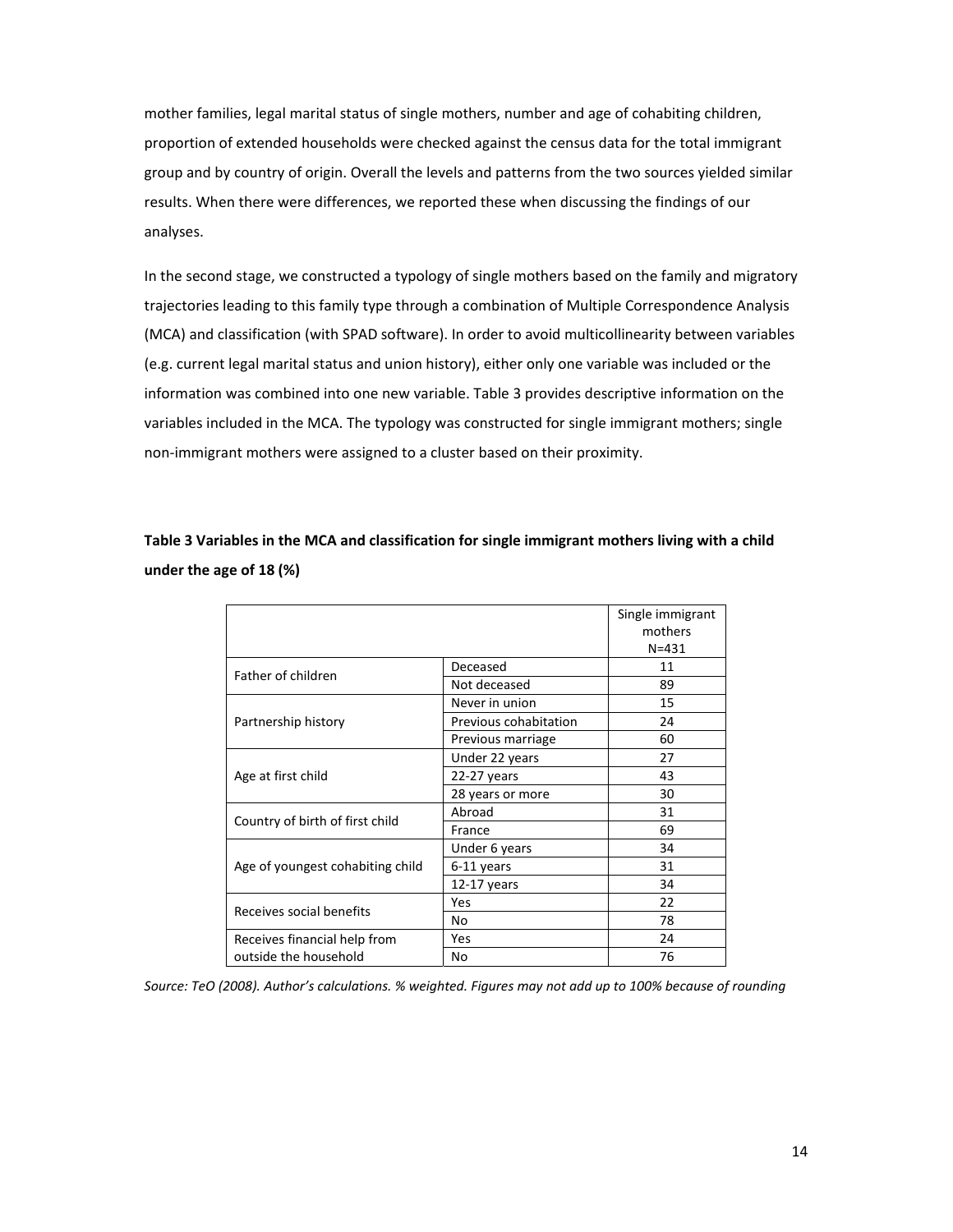### **4 DESCRIPTIVE STATISTICS**

#### **4.1 PARTNERSHIP HISTORY**

Our analyses show that the proportion of single mothers does not differ by immigrant status: the share of single mothers living with children under the age of 18 (out of all mothers) is the same for both immigrant and non-immigrant women and applies to about a fifth (19%, see Table 4). However, there are important variations by countries of origin of immigrant women. Asian mothers are least likely to be single 12%), followed by Moroccan and Tunisian mothers (15%). Conversely, Sub‐Saharan Africa immigrants were most likely to be in this situation (27% of Sahel Africans and 35% of other Africans).

These variations might be related to the specific migration history to France or the position in French society of these different communities. Even though we cannot fully assess this in our data we can see that they differ by the migratory trajectories of these women. Spouse migrants are least likely to be single mothers (9%) suggesting a stronger relation between their family and migration projects, but also potentially a greater dependency on the spouse. We find a higher prevalence of single mothers among the group of child migrants (24%). This is interesting as for this group family formation is less likely to be directly affected by the migration since their move took place when they were a child. This does suggest that the 1.5 do have a different position and integration processes than the  $1<sup>st</sup>$  generation as is suggested in previous studies. Finally about a third of mothers having migrated independently are single.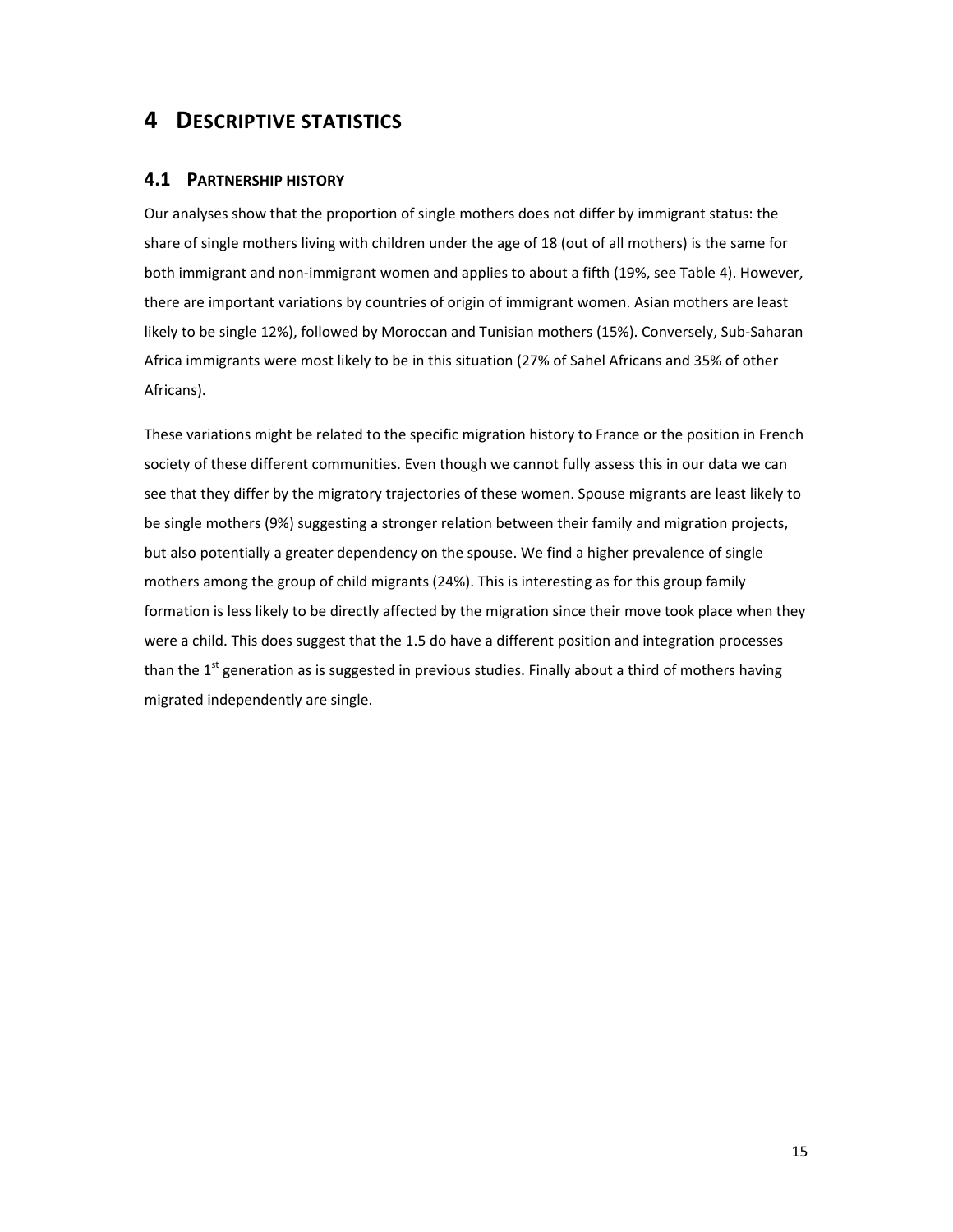Table 4 Proportion of single mothers for mothers living with at least one child under the age of 18, **by migratory history (%)**

| <b>ALL MOTHERS</b>          | 19              |
|-----------------------------|-----------------|
| <b>Immigrant status</b>     |                 |
| Non-immigrant               | 19              |
| Immigrant                   | 19 <sup>3</sup> |
| <b>IMMIGRANT MOTHERS</b>    |                 |
| Country of origin           |                 |
| Algeria                     | 19 <sup>3</sup> |
| <b>Morocco and Tunisia</b>  | 15 <sup>a</sup> |
| Sahel Africa                | 25 <sup>3</sup> |
| <b>Other Africa</b>         | 34              |
| Asia                        | 12              |
| Other                       | 17 <sup>5</sup> |
| <b>Migratory trajectory</b> |                 |
| Child migrant               | 25              |
| Spouse migrant              | 9               |
| Independent migrant         | 33              |

*Source: TeO (2008). Author's calculations. % weighted. Figures may not add up to 100% because of rounding Note: Some estimations by country of origin do not reach statistical significance, are nevertheless consistent with the levels observed in the population census.*

Comparing the routes into single motherhood from a partnership history standpoint further we find that immigrant mothers are more likely to have become single mothers following the death of their spouse (8% compared to 4% among non‐immigrants) (Table 5). At the same time immigrant mothers are more often married (even though living single with a child below 18) than non-immigrant mothers (17 *versus* 8 per cent among immigrant and non-immigrant respectively) pointing potentially at the difference between *de jure* marriages where *de facto* partners have separated or live apart due to different reasons. The route into single motherhood via divorce is equally common among immigrant and non-immigrant women. For those women who have never been in a union (second pane of Table 5) we see that non‐immigrant women were more likely to cohabit before (86% have previously been in a union and in most cases just one) whereas immigrant women were much more likely to never have been in a union (33% of never married single immigrant mothers didn't declare any union).

In line with the previous results we see important differences between immigrant women of different origins and migratory trajectories. Important to mention is that although widowed mothers remain a minority among all groups, they constitute 12 to 15% of North and Sahel African women and they also represent 18% of spouse migrants. Furthermore the proportion of divorced mothers was highest among North African countries (around 40%‐50%) and spouse migrants (45%).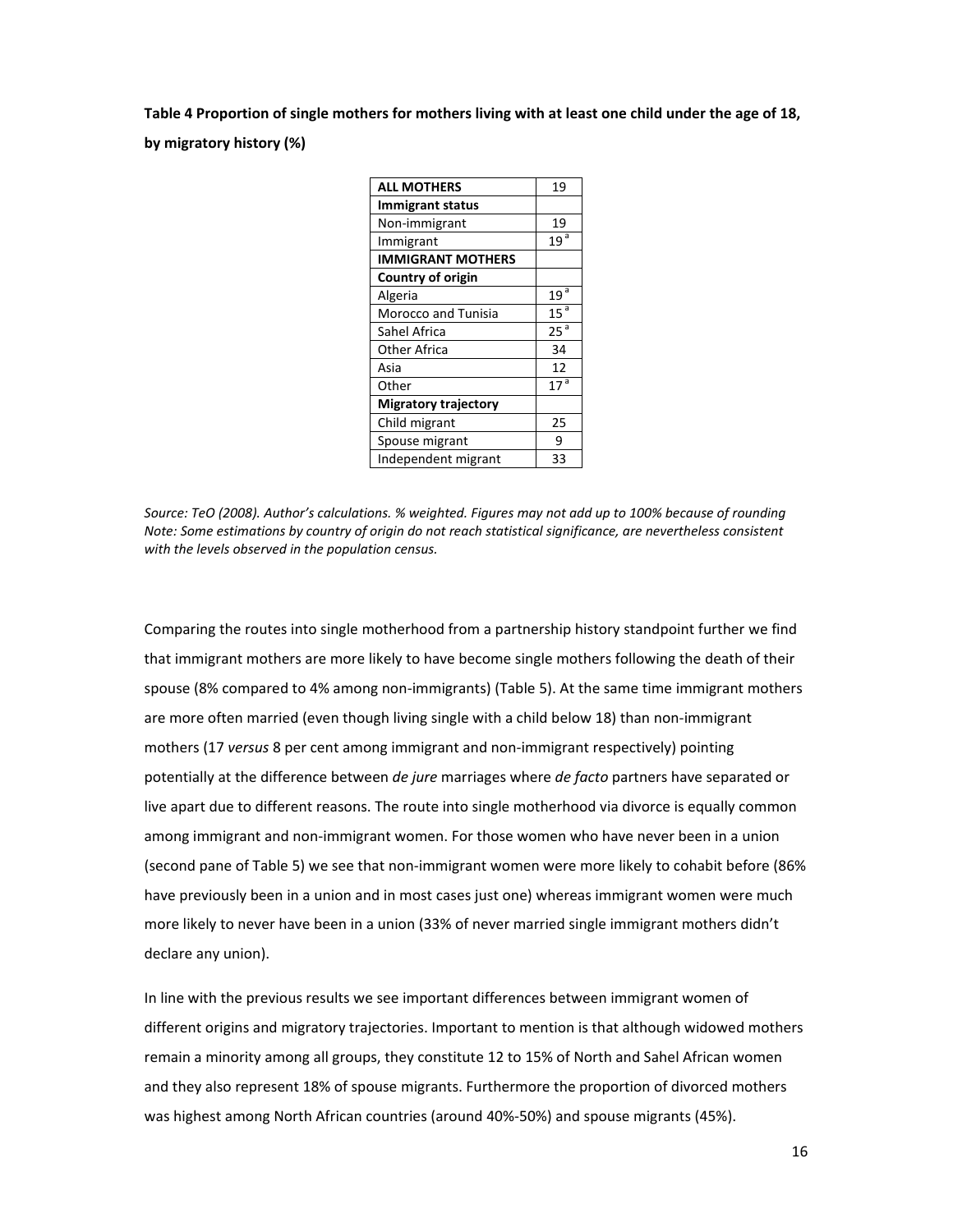Our analyses finally show that of Sahel and other African immigrants respectively 50% and 67% have never been married. Among this group, 44% of other African mothers didn't declare any union, suggesting that single parenthood started directly at the time of the child's birth.

|                          | Ever married    |                 |                 | Never married            |                         | Total |
|--------------------------|-----------------|-----------------|-----------------|--------------------------|-------------------------|-------|
|                          | Widowed         | Divorced        | Married         | Previous<br>cohabitation | No<br>previous<br>union |       |
| <b>ALL MOTHERS</b>       |                 |                 |                 |                          |                         |       |
| Immigrant status         | 5               | 34              | 9               | 43                       | 9                       | 100   |
| - Non-immigrant          | 4               | 34              | 8               | 46                       | 8                       | 100   |
| - Immigrant              | 8 <sup>a</sup>  | 33 <sup>a</sup> | 17              | 28                       | 14                      | 100   |
| <b>IMMIGRANT MOTHERS</b> |                 |                 |                 |                          |                         |       |
| Country of origin        |                 |                 |                 |                          |                         |       |
| - Algeria                | 12              | 39 <sup>a</sup> | 16 <sup>a</sup> | 16                       | 17 <sup>a</sup>         | 100   |
| - Morocco and Tunisia    | 14              | 55              | 16 <sup>a</sup> | 13                       | 3 <sup>a</sup>          | 100   |
| - Sahel Africa           | 15 <sup>a</sup> | 21              | 15 <sup>a</sup> | 34 <sup>a</sup>          | 14 <sup>a</sup>         | 100   |
| - Other Africa           | 3 <sup>a</sup>  | 20              | 10 <sup>a</sup> | 37 <sup>a</sup>          | 29                      | 100   |
| - Asia                   | 8 <sup>a</sup>  | 38 <sup>a</sup> | 26              | 23                       | 5 <sup>a</sup>          | 100   |
| - Other                  | $4^a$           | 32 <sup>a</sup> | 20              | 35 <sup>a</sup>          | 10 <sup>a</sup>         | 100   |
| Migratory trajectory     |                 |                 |                 |                          |                         |       |
| - Child migrant          | 3 <sup>a</sup>  | 32 <sup>a</sup> | 15 <sup>a</sup> | 34                       | 16 <sup>a</sup>         | 100   |
| - Spouse migrant         | 18              | 45              | 17              | 20                       | $\Omega$                | 100   |
| - Independent migrant    | 6 <sup>a</sup>  | 28 <sup>a</sup> | 19              | 25                       | 22                      | 100   |

### Table 5 Partnership history of single mothers living with at least one child under the age of 18 by **immigrant status, country of birth and migratory trajectory (%)**

*Source: TeO (2008). Author's calculations. % weighted. Figures may not add up to 100% because of rounding*

### **4.2 CHILDBEARING HISTORY**

In addition to partnership history it is the childbearing history that may have an important impact on the routes to single motherhood. In our sample we find that between 21 and 25 per cent of current single mothers with a child below 18 had their first child young (before the age of 22) and this is slightly more common for immigrant single mothers (Table 6). Also among the different immigrant origins we find equal low shares of young mothers with the exception of mothers from Sub‐Saharan Africa where this proportion was significantly higher (48% for Sahel Africa and 32% for other Africa). In these communities the higher proportion of young mothers appears to be the result of a more general pattern of early family formation in the origin countries since we observe similar proportions for partnered mothers (not in table). No major differences between women with different migratory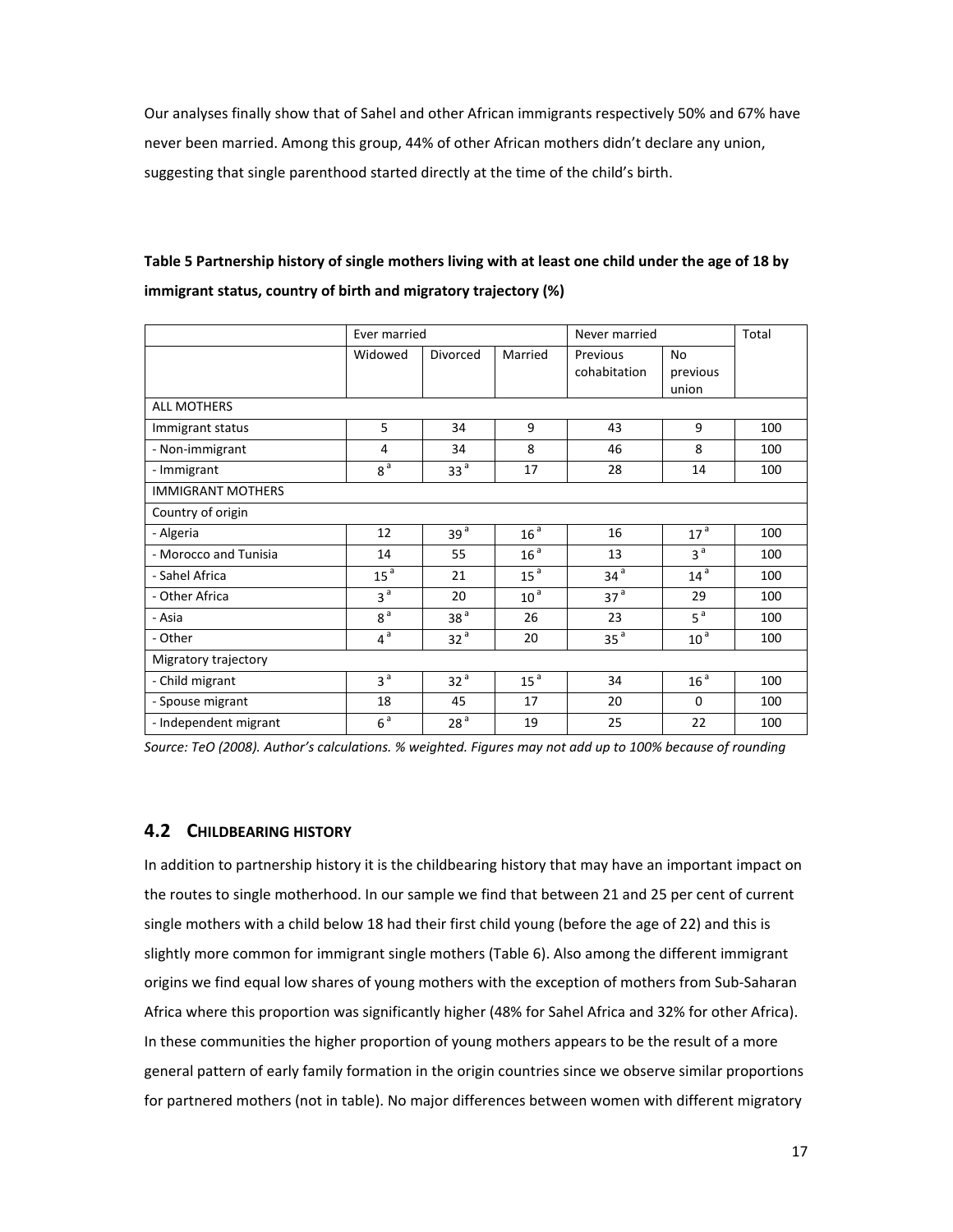trajectories are found except that child and independent immigrant women are more likely to be older (over 28) at the time of first birth than is the case for spouse migrants.

### Table 6 Age at first child for single mothers living with at least one child under the age of 18 by **immigrant status, country of birth and migratory trajectory (%)**

|                          | Under 22        | $22 - 27$       | 28 or over      | Total |  |  |
|--------------------------|-----------------|-----------------|-----------------|-------|--|--|
| ALL MOTHERS              |                 |                 |                 |       |  |  |
| Immigrant status         | 21              | 39              | 40              | 100   |  |  |
| - Non-immigrant          | 21              | 39              | 41              | 100   |  |  |
| - Immigrant              | 25 <sup>a</sup> | 42 <sup>a</sup> | 32              | 100   |  |  |
| <b>IMMIGRANT MOTHERS</b> |                 |                 |                 |       |  |  |
| Country of origin        |                 |                 |                 |       |  |  |
| - Algeria                | 19 <sup>a</sup> | 34 <sup>a</sup> | 47 <sup>a</sup> | 100   |  |  |
| - Morocco and Tunisia    | 25 <sup>a</sup> | 41 <sup>a</sup> | 34 <sup>a</sup> | 100   |  |  |
| - Sahel Africa           | 48              | 33 <sup>a</sup> | 18              | 100   |  |  |
| - Other Africa           | 32              | 49 <sup>a</sup> | 19              | 100   |  |  |
| - Asia                   | $24^a$          | 43 <sup>a</sup> | 33 <sup>a</sup> | 100   |  |  |
| - Other                  | 19 <sup>a</sup> | 43 <sup>a</sup> | 38 <sup>a</sup> | 100   |  |  |
| Migratory trajectory     |                 |                 |                 |       |  |  |
| - Child migrant          | 28              | 41 <sup>a</sup> | 31              | 100   |  |  |
| - Spouse migrant         | 28              | 47 <sup>a</sup> | $24^{\text{a}}$ | 100   |  |  |
| - Independent migrant    | 21 <sup>a</sup> | 40 <sup>a</sup> | 39              | 100   |  |  |

*Source: TeO (2008). Author's calculations. % weighted. Figures may not add up to 100% because of rounding*

Looking at where the first child was born (not in Table) we find that overall only a minority of single immigrant mothers (28%) gave their first birth abroad, but that the proportion varies greatly by country of origin ranging from 18% of Moroccan and Tunisian immigrants to 37% of other Africans. Adult migrants, whether spouse or independent, are mostly likely to have had a first child abroad (40% *versus* 11% of child migrants).

### **4.3 FAMILY COMPOSITION**

The next step of the analyses looks at the age and number of children living with the single mother. Immigrant families more often comprise younger children than non-immigrant ones: 36% have a child under the age of six *versus* 25% (Table 7). This difference is mainly due to the specific situation of Sub‐Saharan immigrants: more than 50% of single mothers live with a child under the age of 6. Spouse migrants have the same child age composition as non‐immigrants (24% of single mothers live with a young child), whereas child and independent migrants more often live with small children (42% and 39%).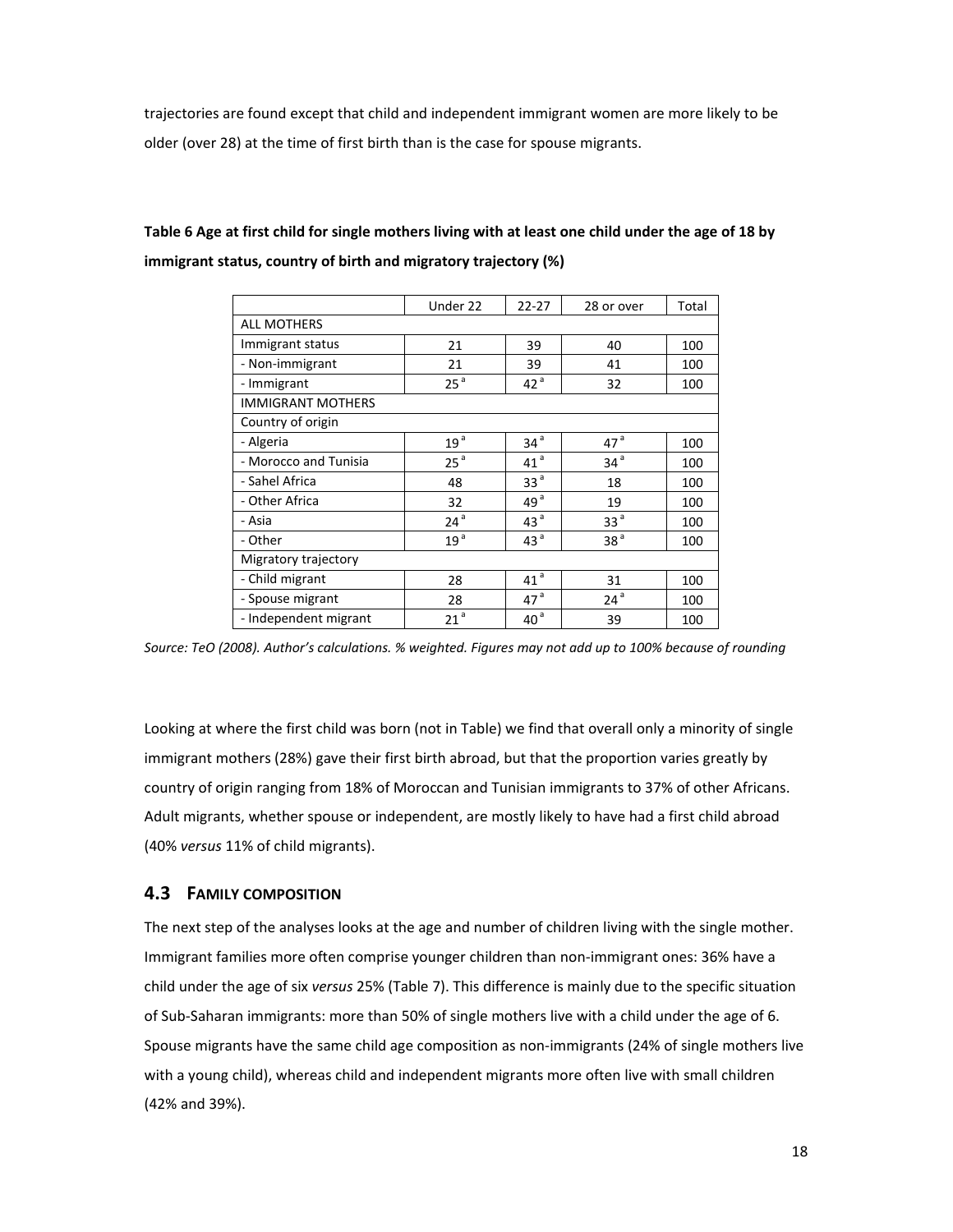**Table 7 Characteristics of children living with single mothers by immigrant status, country of birth and migratory trajectory (%)**

|                          | % with children under 6<br>years old | % with 3 or more children |
|--------------------------|--------------------------------------|---------------------------|
| <b>ALL MOTHERS</b>       |                                      |                           |
| Immigrant status         | 27                                   | 13                        |
| - Non-immigrant          | 25                                   | 11                        |
| - Immigrant              | 36                                   | 26                        |
| <b>IMMIGRANT MOTHERS</b> |                                      |                           |
| Country of origin        |                                      |                           |
| - Algeria                | 34 <sup>a</sup>                      | 35                        |
| - Morocco and Tunisia    | 30 <sup>a</sup>                      | 25                        |
| - Sahel Africa           | 58                                   | 37                        |
| - Other Africa           | 54                                   | 30                        |
| - Asia                   | 30 <sup>a</sup>                      | 23                        |
| - Other                  | 24 <sup>a</sup>                      | 15 <sup>a</sup>           |
| Migratory trajectory     |                                      |                           |
| - Child migrant          | 42                                   | 24                        |
| - Spouse migrant         | 24 <sup>a</sup>                      | 37                        |
| - Independent migrant    | 39                                   | 20                        |

*Source: TeO (2008). Author's calculations. % weighted. Figures may not add up to 100% because of rounding*

Immigrant families are on average larger than non‐immigrant ones and this pattern is also observed for single mother families: 26% of the former have 3 or more children compared to 11% of the latter (Table 7). However, among single mothers this indicator varies to a lesser extent than among partnered mothers (37% of immigrant partnered mothers lived with 3 or more children, the proportion reaching 60% among Sahel Africans). The largest families are observed among spouse migrants (around one in three single mothers lived with three or more children), whereas this is much less common among child and independent migrants.

#### **4.4 LIVING AND FINANCIAL ARRANGEMENTS**

In the last step of the descriptive analyses we look at their socio‐economic status. Single immigrant mothers were twice as likely to be living in extended households as non‐immigrants (9% *versus* 4%) (Table 8)<sup>2</sup>. This observation held for all groups with the exception of Moroccan and Tunisian mothers

<sup>&</sup>lt;sup>2</sup> The corresponding proportions estimated from the population census are slightly higher but follow the same pattern: 13% of single immigrant mothers and 9% of single non-immigrant mothers live in an extended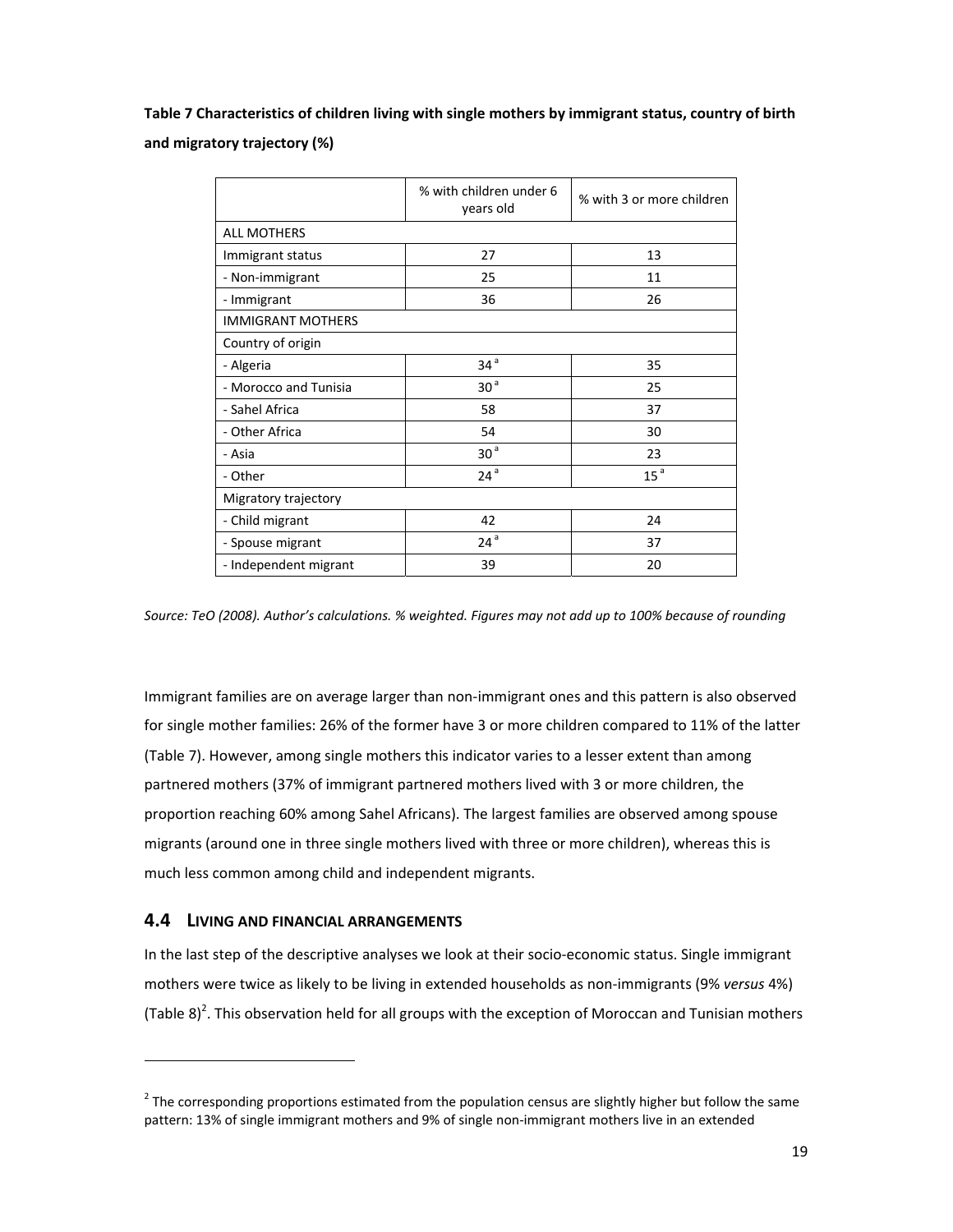and other countries, as well as spouse migrants among whom only 3% of single mothers live in an extended household. Algerian, Asian and other African, as well as child migrants most often live with their own parents (not in Table). The proportion of single mothers living with members other than maternal grandparents was higher for Sahel Africa (12%) and independent migrants (7%).

Is living in an extended household an indicator of possible support mechanisms among the migrant community or solely a practical arrangement to minimize housing costs in which members maintain separate budgets? The proportion of single mothers having a separate budget from other household members is low (2% or less), and limited to single mothers living in extended households (10%) (not in Table). No differences emerge by immigrant status; however sample sizes are insufficient to see if patterns differ by family and migration histories.

|                          | % living in     | % with children     |                    |                 |
|--------------------------|-----------------|---------------------|--------------------|-----------------|
|                          | extended        | living part-time in | % receiving social | % receiving     |
|                          | households      | another dwelling    | benefits           | financial help  |
| <b>ALL MOTHERS</b>       |                 |                     |                    |                 |
| Immigrant status         | 4               | $\overline{7}$      | 13                 | 35              |
| - Non-immigrant          | 4               | 8                   | 11                 | 36              |
| - Immigrant              | 9 <sup>a</sup>  | 2 <sup>a</sup>      | 22 <sup>a</sup>    | 27 <sup>a</sup> |
| <b>IMMIGRANT MOTHERS</b> |                 |                     |                    |                 |
| Country of origin        |                 |                     |                    |                 |
| - Algeria                | 15 <sup>a</sup> | 3                   | 23 <sup>a</sup>    | 21 <sup>a</sup> |
| - Morocco and            | 3               | 6                   |                    |                 |
| Tunisia                  |                 |                     | 30 <sup>a</sup>    | 27              |
| - Sahel Africa           | 12              | $0^{\mathsf{a}}$    | 13                 | 12 <sup>a</sup> |
| - Other Africa           | 11 <sup>a</sup> | 0 <sup>a</sup>      | 20                 | 22 <sup>a</sup> |
| - Asia                   | 19 <sup>a</sup> | $0^{\mathsf{a}}$    | 17                 | 16 <sup>a</sup> |
| - Other                  | 3               | 4                   | 22 <sup>a</sup>    | 41              |
| Migratory trajectory     |                 |                     |                    |                 |
| - Child migrant          | 14 <sup>a</sup> | 2 <sup>a</sup>      | 19 <sup>a</sup>    | 30              |
| - Spouse migrant         | 3               | 3                   | 27 <sup>a</sup>    | 29              |
| - Independent<br>migrant | 8 <sup>a</sup>  | 2 <sup>a</sup>      | 21 <sup>a</sup>    | 21 <sup>a</sup> |

**Table 8 Living and financial arrangements of single mothers living with at least one child under the age of 18 by immigrant status, country of birth and migratory trajectory (%)**

*Source: TeO (2008). Author's calculations. % weighted. Figures may not add up to 100% because of rounding*

household. Thus the survey appears to under-represent this group of single mothers as they may be more difficult to identify and interview.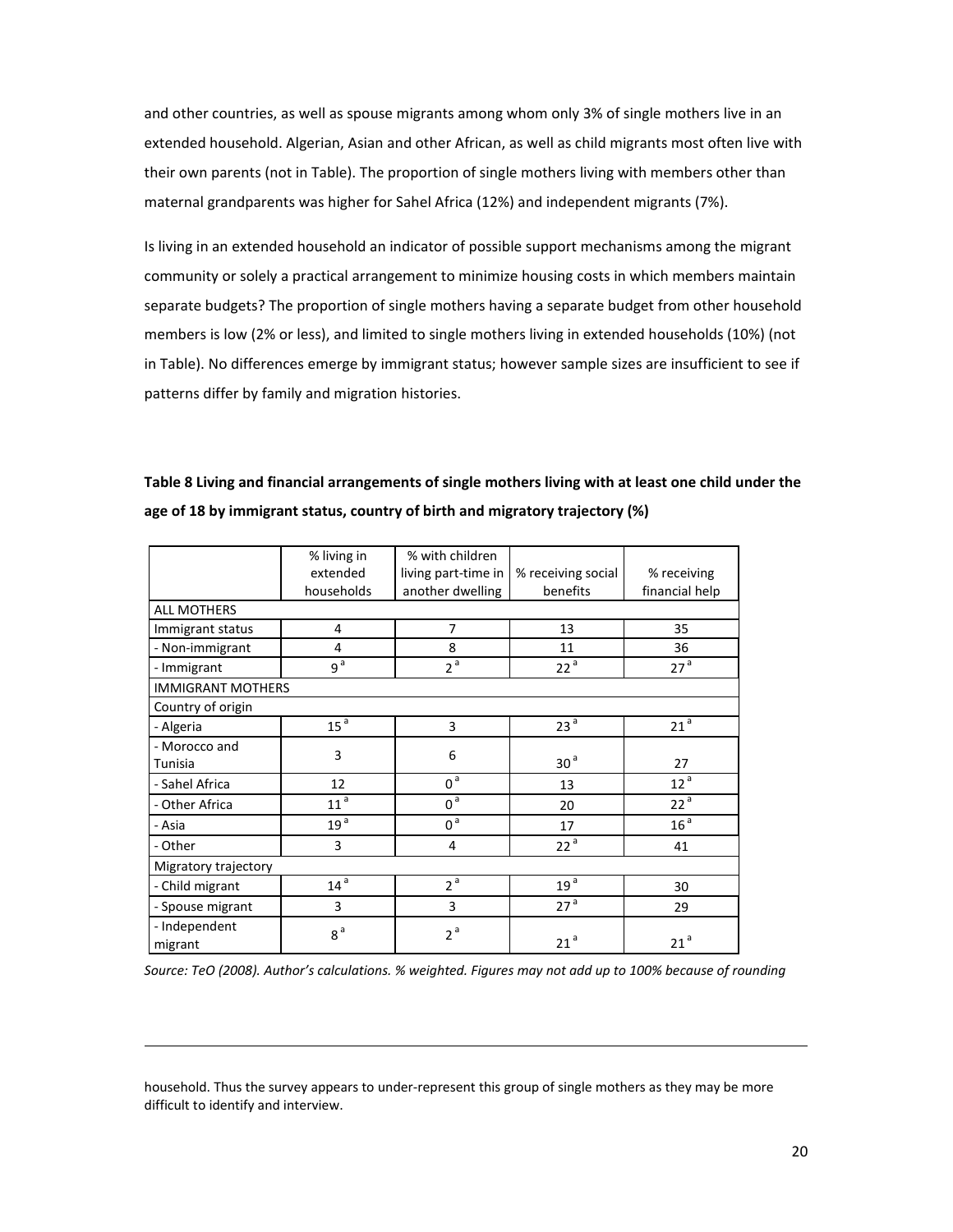Another important aspect in understanding the living arrangements of single mother families is the children's residential patterns. 2% of single immigrant mothers have children living elsewhere part of the time, whereas the corresponding proportion is 8% among non-immigrants (Table 8). These residential arrangements are non‐existent for children of Sub‐Saharan African and Asian families and more frequent among North Africans and other immigrants.

Single mothers are more likely than partnered mothers to receive social benefits (13% *versus* 1%) or financial help from outside the household (35% *versus* 5%) (not in Table). Most mothers receive just one type of income; only 4% of single mothers received both. This pattern by partnership status is observed for both immigrant and non‐immigrant mothers. Single non‐immigrant mothers show a greater reliance on help from other persons (36%) than social benefits (11%), whereas the corresponding proportions are similar for single immigrant mothers (27% and 22%) (Table 8).

Single mothers from other countries show a similar pattern to non‐immigrants: they are more likely to receive help from outside the household (41%) and less often social benefits (22%). Type and level of support varied among the remaining groups: Moroccans and Tunisians more often receive either type of help (around 27‐30%) and Sahel Africans are least likely to receive any type of help (around 12‐13%).

All migrant profiles receive social benefits more frequently than non-immigrants, but the difference is largest for spouse migrants (27%). Lower levels of support from outside the household between immigrants and non-immigrants mainly result from the specificity of independent migrants: only 21% receive this type of help.

Single immigrant mothers were twice as likely to provide financial help to persons outside the household as non‐immigrants (19% *versus* 9%, not in Table). This proportion is highest for mothers from Sub‐Saharan Africa (34% of Sahel Africans and 25% of Other Africans), and migrants having arrived as adults (22% of spouse and 26% of independent migrants). In most cases, single mothers are either receiving or giving financial help to persons outside the household; less than 5% were in both situations.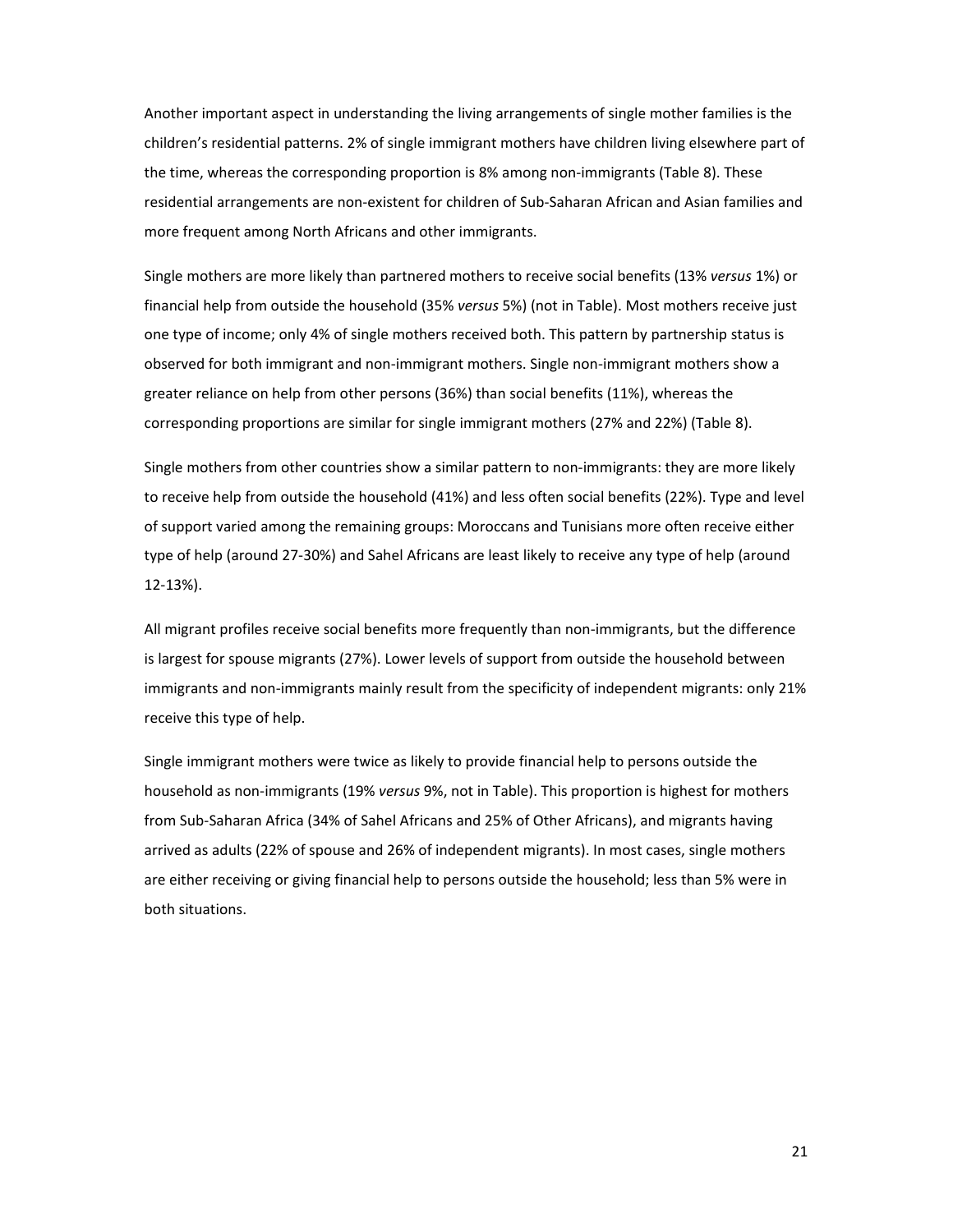### **5 TYPOLOGY OF SINGLE MOTHER IMMIGRANT FAMILIES**

In the second step of our analysis we construct a typology of single immigrant mothers using a Multiple Correspondence Analysis (MCA) and a classification. Six categories of single mothers are identified (Table 3 in the Appendices provides a detailed description of each category):

- 1. *Widows:* Ever married women having become single mothers following their partner's death. They have older children and are less likely to receive financial help from outside of household.
- 2. *Separated after marriage:* Ever married women having become single mothers following a separation. They had their first child in France at an older age. They are more likely to receive financial help from outside the household and less often welfare state benefits.
- 3. *Separated after cohabitation:* Never married women having previously been in a cohabiting union and having become single mothers following a separation. They live with young children.
- *4. Single at birth:* Never married women who have never been in a union. Their first child was born in France and they live with young children.
- 5. *Migrant mothers receiving social benefits:* Mothers receiving social benefits. They are more likely to have been previously married and having had their first child in the country of origin.
- *6. Migrant mothers with no financial help:* Mothers not receiving any financial help. They are more likely to have been previously married and having had their first child in the country of origin.

The categories were constructed using only observations of single immigrant mothers; single non‐immigrant mothers were assigned to a cluster based on their proximity in a second step. Among the six categories, only the last two – migrant mothers receiving social benefits and migrant mothers with no financial help – are characterized by a migrant‐specific variable (having had a first child in the country of origin). The remaining categories – widows, separated after marriage, separated after cohabitation, single at birth – do not involve migrant specific variables.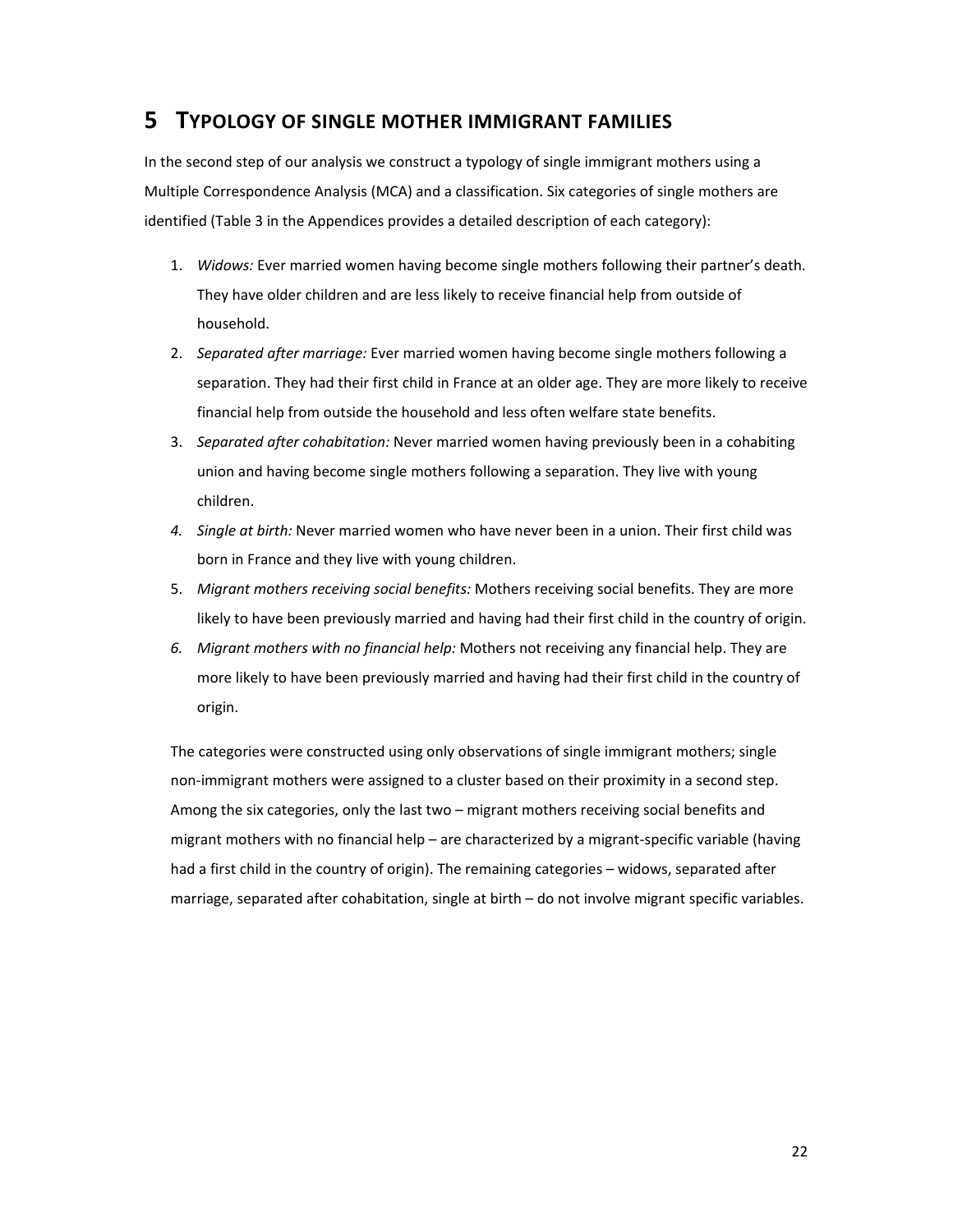#### Table 9 Distribution of types of single mothers living with at least one child under the age of 18 by

|                          | Widows         | Separated<br>after<br>marriage | Separated<br>after<br>cohabitation | Single<br>at birth | Migrant<br>mothers<br>receiving<br>social<br>benefits | Migrant<br>mothers<br>with no<br>financial<br>help | Total |
|--------------------------|----------------|--------------------------------|------------------------------------|--------------------|-------------------------------------------------------|----------------------------------------------------|-------|
| <b>ALL MOTHERS</b>       |                |                                |                                    |                    |                                                       |                                                    |       |
| Immigrant status         | 5              | 27                             | 41                                 | 9                  | 3                                                     | 14                                                 | 100   |
| - Non-immigrant          | 5              | 28                             | 43                                 | 8                  | $\overline{2}$                                        | 14                                                 | 100   |
| - Immigrant              | 9              | 18                             | 26                                 | 14                 | 11                                                    | 21                                                 | 100   |
| <b>IMMIGRANT MOTHERS</b> |                |                                |                                    |                    |                                                       |                                                    |       |
| Country of origin        |                |                                |                                    |                    |                                                       |                                                    |       |
| - Algeria                | 16             | 24                             | 13                                 | 17                 | 14                                                    | 16                                                 | 100   |
| - Morocco and Tunisia    | 15             | 24                             | 13                                 | 3                  | 24                                                    | 21                                                 | 100   |
| - Sahel Africa           | 13             | 15                             | 34                                 | 14                 | 6                                                     | 17                                                 | 100   |
| - Other Africa           | 4              | 9                              | 36                                 | 29                 | 3                                                     | 19                                                 | 100   |
| - Asia                   | 8              | 16                             | 23                                 | 5                  | 8                                                     | 40                                                 | 100   |
| - Other                  | 6              | 21                             | 31                                 | 9                  | 14                                                    | 19                                                 | 100   |
| Migratory trajectory     |                |                                |                                    |                    |                                                       |                                                    |       |
| - Child migrant          | 5              | 19                             | 32                                 | 16                 | 9                                                     | 19                                                 | 100   |
| - Spouse migrant         | 19             | 21                             | 17                                 | $\Omega$           | 20                                                    | 22                                                 | 100   |
| - Independent migrant    | $\overline{7}$ | 15                             | 24                                 | 21                 | 9                                                     | 23                                                 | 100   |

#### **immigrant status, country of birth and migratory trajectory (%)**

Source: TeO (2008). Author's calculations. % weighted. Figures may not add up to 100% because of rounding

Among non‐immigrants, 71% of single mother families were formed following a separation, either after marriage or cohabitation (Table 9). Only 44% of single immigrant mother were in these two "majority" categories and a great heterogeneity was observed among this group<sup>3</sup>. Widows were over‐represented among immigrants (9% *versus* 5% of non‐immigrants), particularly among North Africans (15‐16%) and spouse migrants (19%). These groups, along with immigrants from other countries also have similar proportions of single mothers separated after marriage compared to non‐ immigrants, whereas they are significantly lower among the other groups, particularly other Africans and independent migrants. Single mothers separated after cohabitation are rare among most migrant groups (less than 25%), but represent one third of Sub‐Saharan Africans. They are also common among migrants having arrived as children (one in three single mothers) and to a lesser extent among independent migrants (one in four single mothers). Single immigrant mothers who had

 $3$  This situation is partly due to the fact that only single immigrant mothers were used as active observations in the costruction of the typology. Thus, the possible heterogeneity among single non-immigrant mothers is potentially not captured in our analysis.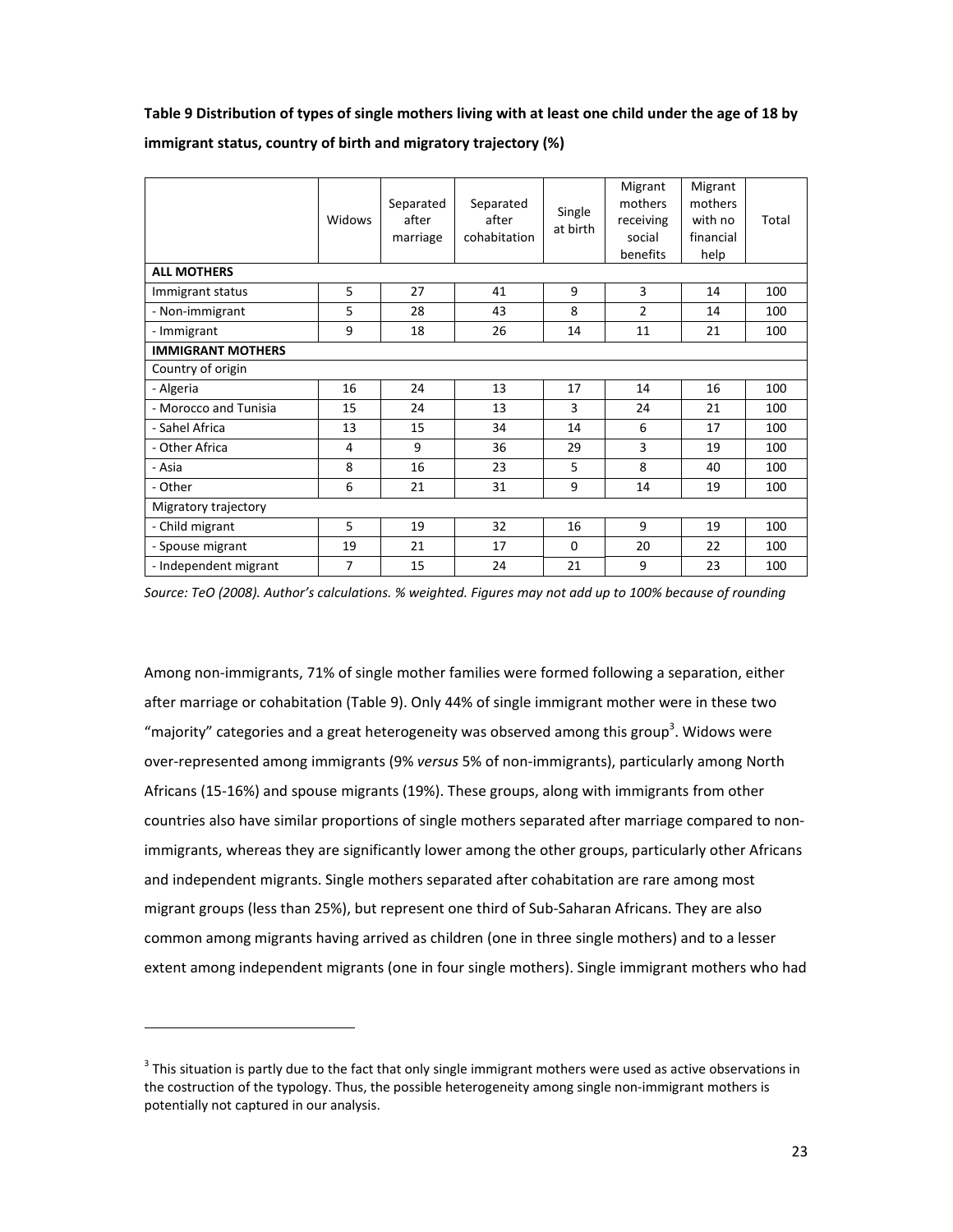not been in a union represent 29% of single mothers from other African countries, but also a substantial proportion of child and independent migrants.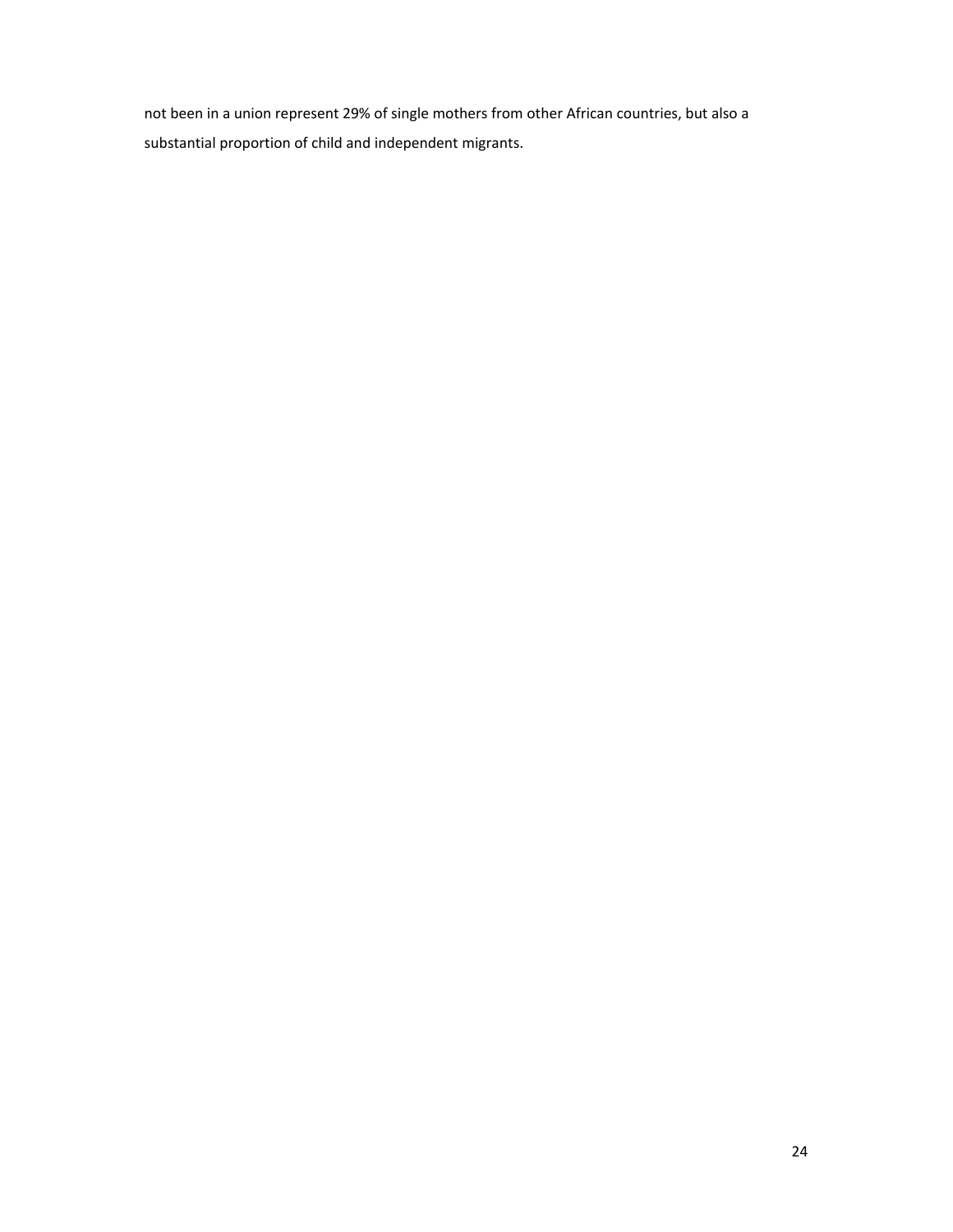### **6 DISCUSSION**

This paper aimed at analyzing the links between the phenomenon of single parenthood and the transformation of international migration flows, namely the feminization and diversification of countries of origin. Our study adds to the existing evidence on the topic by viewing the single motherhood experience as a multidimensional phenomenon and by introducing a life‐course perspective. The description of their characteristics, followed by the construction of a typology of these families in France today suggests the different mechanisms linking the two phenomena and points to future directions for investigation.

In line with previous studies we observe variations in volume and characteristics of single mothers by origin. Within communities with low numbers of single parent families, such as Asians or North Africans, these are more likely to have been formed following the death of a spouse and concern older children. Conversely single motherhood among Sub‐Saharan Africans is frequent and is characterized by its' precocity, with mothers being single from the time of the child's birth. These patterns result from differences in family structures at origin, with fewer single parent families in Arab and Asian countries and their greater prevalence in societies where non‐nuclear family models predominate, such as in Sub‐Saharan Africa. Other family formation characteristics prevalent in certain origin countries but on the decline in France (such as an important age difference between spouses) also indirectly contribute to this phenomenon.

However single mother families at destination are not a direct transposition of these family structures and one of the mechanisms explaining their existence and features is the type of female migration that emerges in the origin countries. Spouse migrants are least likely to experience single parenthood, and when they do it is more often involuntarily (following the death of a spouse) or at a later age. Conversely, independent migrants having migrated on their own are also the group that most frequently experiences these situations. They also show the highest proportion of single mothers who had never been in a union, suggesting that their independent status extends to different domains, including decisions related to migration, but also family formation. Child migrants occupy a specific situation to the extent that international migration only indirectly affected their family formation process. For this group single motherhood appears to be linked to more vulnerable family situations as it is characterized by early childbirth outside of a union. Thus, the changes in the origins and profiles of female migration today contribute to the transformation of single parenthood among the immigrant population in destination countries today.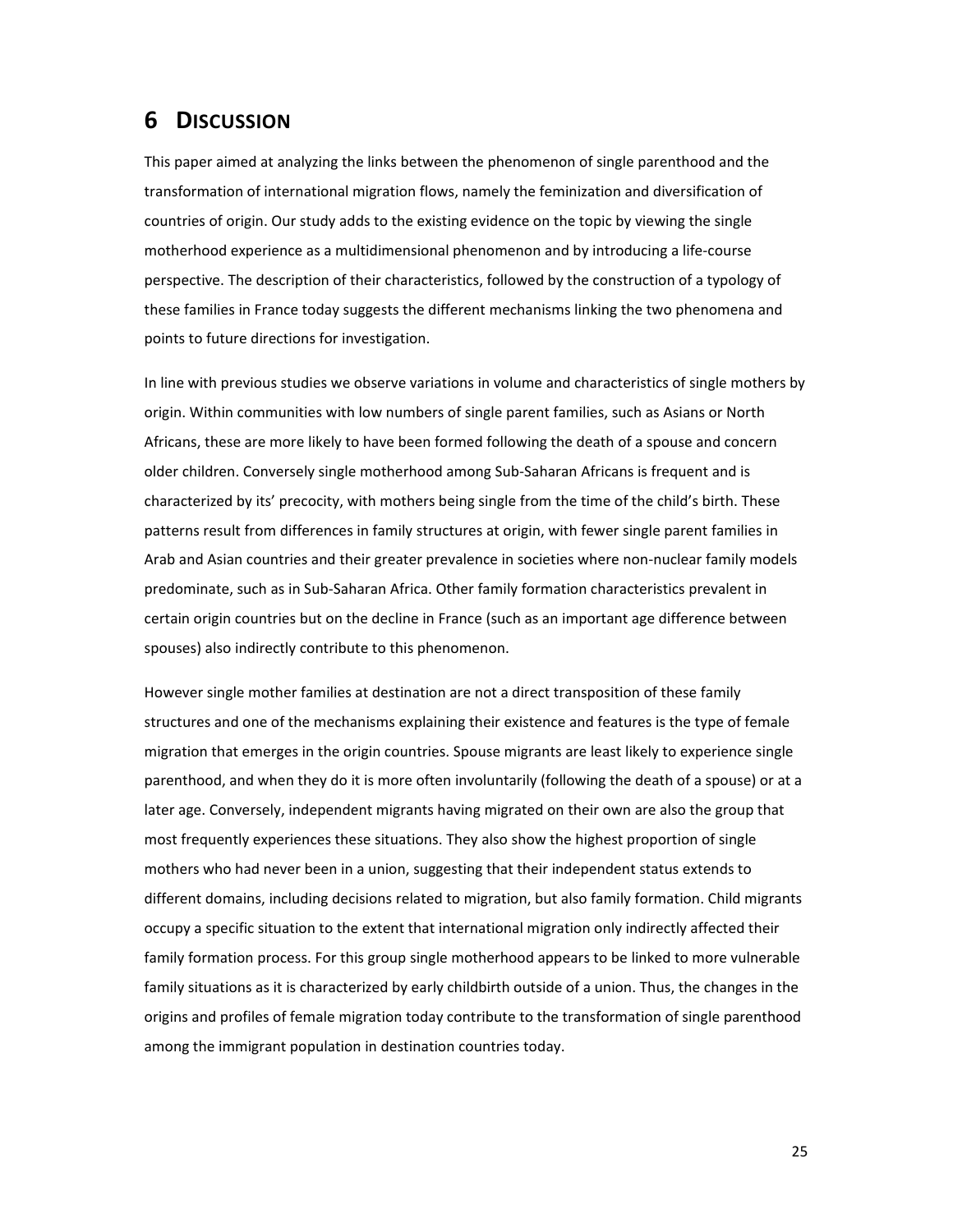Our results also point to the similarities and differences in the experience of single parenthood among immigrant and non‐immigrant populations. Some of the profiles generated by the ACM resemble those already observed among non‐immigrant women (widows, separated after marriage or cohabitation, single at birth), as well as new ones specific to migrant women (migrant mother receiving social benefits, no financial help). Whereas the majority route for non-immigrants towards single motherhood is following separation, we observe a higher heterogeneity among immigrants.

Moreover, profiles that appear to be similar may have divergent meanings in some cases. For example, among non-immigrants living in an extended household was primarily limited to mothers having become single at birth of the child. On the other hand, this was observed among other profiles of single immigrant mothers, thus suggesting the existence of extended family support networks throughout different life cycles. Similarly, in single non-immigrant families support and interaction from outside the household, such as receiving financial help or children residing elsewhere part‐time is limited to profiles of single mothers where the child's father is potentially present (separated after marriage or cohabitation). Although children of immigrant mothers are unlikely to reside elsewhere part‐time, we see that immigrant mothers who became single at birth are as likely to receive financial help from outside the household as are other profiles, pointing to the existence of potential financial support from other family members and not only the child's father. Immigrant mothers are also more likely to provide help outside the household showing that this is a two‐way interaction and that their positions in the support network may change with time and their family and socio-economic situation. More generally, these results suggest that despite the absence or the early separation with the child's father, single immigrant mothers may not be more at risk of isolation than their non‐immigrant counterparts. The role played by these support networks may be especially important in the integration process for these families given the fact that they sometimes have characteristics that put them at difficulty (large families, small age children...).

This paper has identified some of the mechanisms tied to family and migration dynamics that may play a role in the experience of single parent families. However as we suggest in our literature review, destination country's policies may also lead to the emergence or shape these experiences. In our particular case we focused on France, a country characterized by a general acceptance of divorce, cohabitation, childbearing outside of marriage, as well as policies targeting parents bringing up their children alone, which can be qualified on a whole as a single parent friendly context. The characteristics of single immigrant families, even of the same geographical origins, may be different in destination countries in which childbearing within marriage remains the norm and policies for such family types are non‐existent.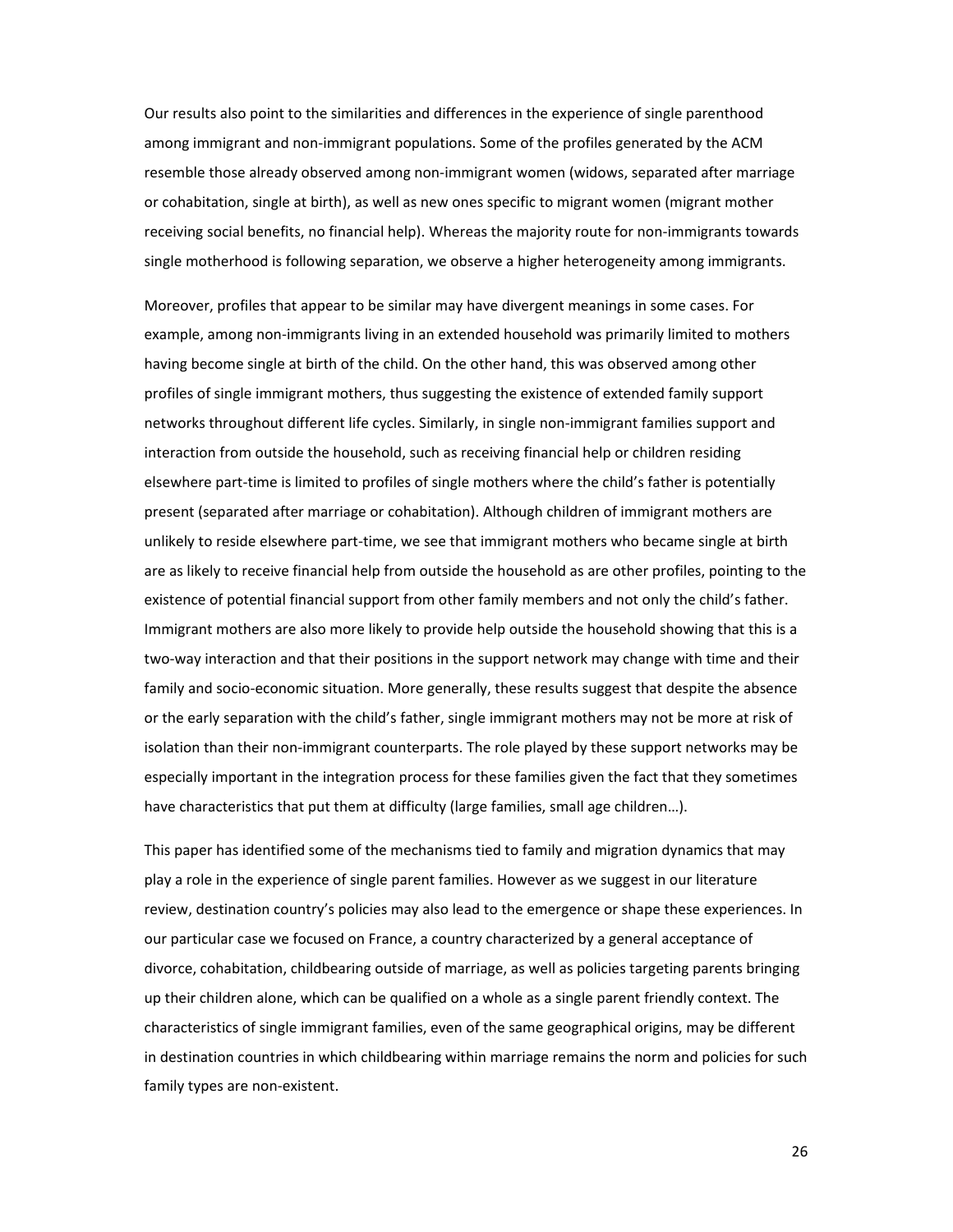## **7 REFERENCES**

Acs, M., B. Lhommeau and E. Raynaud (2015). "Les familles monoparentales depuis 1990." Dossiers Solidarité et Santé(67): 34.

Algava E., 2003, *Les familles monoparentales : des caractéristiques liées à leur histoire matrimoniale,* Direction de la recherche, des études, de l'évaluation et des statistiques (DREES), vol. 218.

Beauchemin, C., C. Hamel, et al, Eds. (2010). Trajectoires et origines : enquête sur la diversité des populations en France. Premiers résultats. Documents de travail. Paris, Institut national d'études démographiques

Beauchemin, C., C. Borrel, et al (2013). "Les immigrés en France : en majorité des femmes." Population & Sociétés **502**.

Blanpain N., Lincot L., 2015, « Avoir trois enfants ou plus à la maison », *Insee Première,* 1531.

Borrel C., Tavan C., 2004, « La vie familiale des immigrés », in *France, portrait social*, INSEE, p. 109‐124. Buisson G., Lapinte A., 2013, « Le couple dans tous ses états. Non‐cohabitation, conjoints de même sexe, Pacs... », *Insee Première,* (1435).

Cadart, M.‐L. (2004). "La vulnérabilité des mères seules en situation de migration." Dialogue **163**(1): 60‐71. Chardon O., Daguet F., Vivas É., 2008, « Les familles monoparentales. Des difficultés à travailler et à se loger », *Insee Première,* 1195.

Chzhen Y., Bradshaw J., 2012, « Lone parents, poverty and policy in the European Union », *Journal of European Social Policy,* 22(5), p. 487‐506.

de Valk, A. G. H. (2010). "Children of Immigrants in the Netherlands: Growing Up in Diversity." Child Indicators Research **3**(4): 503‐524.

Dreby J., 2015, « U.S. immigration policy and family separation: The consequences for children's well‐being », *Social Science & Medecine,* 132(1), p. 245‐251.

Esteve A., García‐Román J., Lesthaeghe R., 2012, « The Family Context of Cohabitation and Single Motherhood in Latin America », *Population and Development Review,* 38(4), p. 707‐727.

Eydoux A., Letablier M.‐T., Georges N., 2007, *Les familles monoparentales en France,* Paris, Centre d'Etudes et de l'Emploi, 36 vol.

Findley, S. E. (1997). Migration and family interactions in Africa. Family, population and development in Africa. London, Zed Books: 230.

Gaullier, P. (2008). " La décohabitation et le relogement des familles polygames. Un malaise politique émaillé d'injonctions contradictoires." Recherches et Prévisions **94**: 59‐69.

Gonzalez‐Ferrer A., Baizán P., Beauchemin C., 2012, « Child‐Parent Separations among Senegalese Migrants to Europe: Migration Strategies or Cultural Arrangements? », *Annals of The American Academy of Political and Social Science,* 643, p. 106‐133.

Haut Conseil de la Famille (HCF) (2014). *Les ruptures familiales : état des lieux et propositions : rapport du 10 avril 2014.* Paris, Haut Conseil de la Famille: 218.

Hernandez, D., S. Macartney, et al (2010). "Children of Immigrants: Family and Socioeconomic Indicators for Affluent Countries." Child Indicators Research **3**(4): 413‐437.

Katz R., 2000, « Attitudes of New Immigrant and Veteran‐Resident Israeli Divorced Mothers Toward Single Motherhood », *International Migration,* 38(5), p. 83‐97.

Kirszbaum, T., Y. Brinbaum, et al (2009). The children of immigrants in France: the emergence of a second generation. Innocenti Working Papers. Florence, UNICEF Innocenti Research Centre**:** 64.

Landale N. S., Oropesa R. S., Noah A. J., 2014, « Immigration and the Family Circumstances of Mexican‐Origin Children: A Binational Longitudinal Analysis », *Journal of Marriage and Family,* 76(1), p. 24‐36.

Landale N. S., Thomas K. J. A., Van Hook J., 2011, « The Living Arrangements of Children of Immigrants », *The Future of Children,* 21(1), p. 43‐70.

Lapinte A., 2013, « Un enfant sur dix vit dans une famille recomposée », *Insee Première,* 1470.

Le Pape, M.‐C., B. Lhommeau and E. Raynaud (2015). Les familles monoparentales en Europe : de nouvelles façons de faire famille pour de nouvelles normes ? Couples et familles. Paris, INSEE**:** 27‐40.

Lippman L. H., Wilcox W. B., 2013, *World Family Map 2013. Mapping Family Change and Child Well‐Being Outcomes*.

Tabutin D., Schoumaker B., 2004, « La démographie de l'Afrique au sud du Sahara des années 1950 aux années 2000 : synthèse des changements et bilan statistique », *Population,* 59(3‐4), p. 521‐621.

Tabutin D., Schoumaker B., 2005, « La démographie du monde arabe et du Moyen‐Orient des années 1950 aux années 2000 : synthèse des changements et bilan statistique », *Population,* 60(5‐6), p. 611‐724.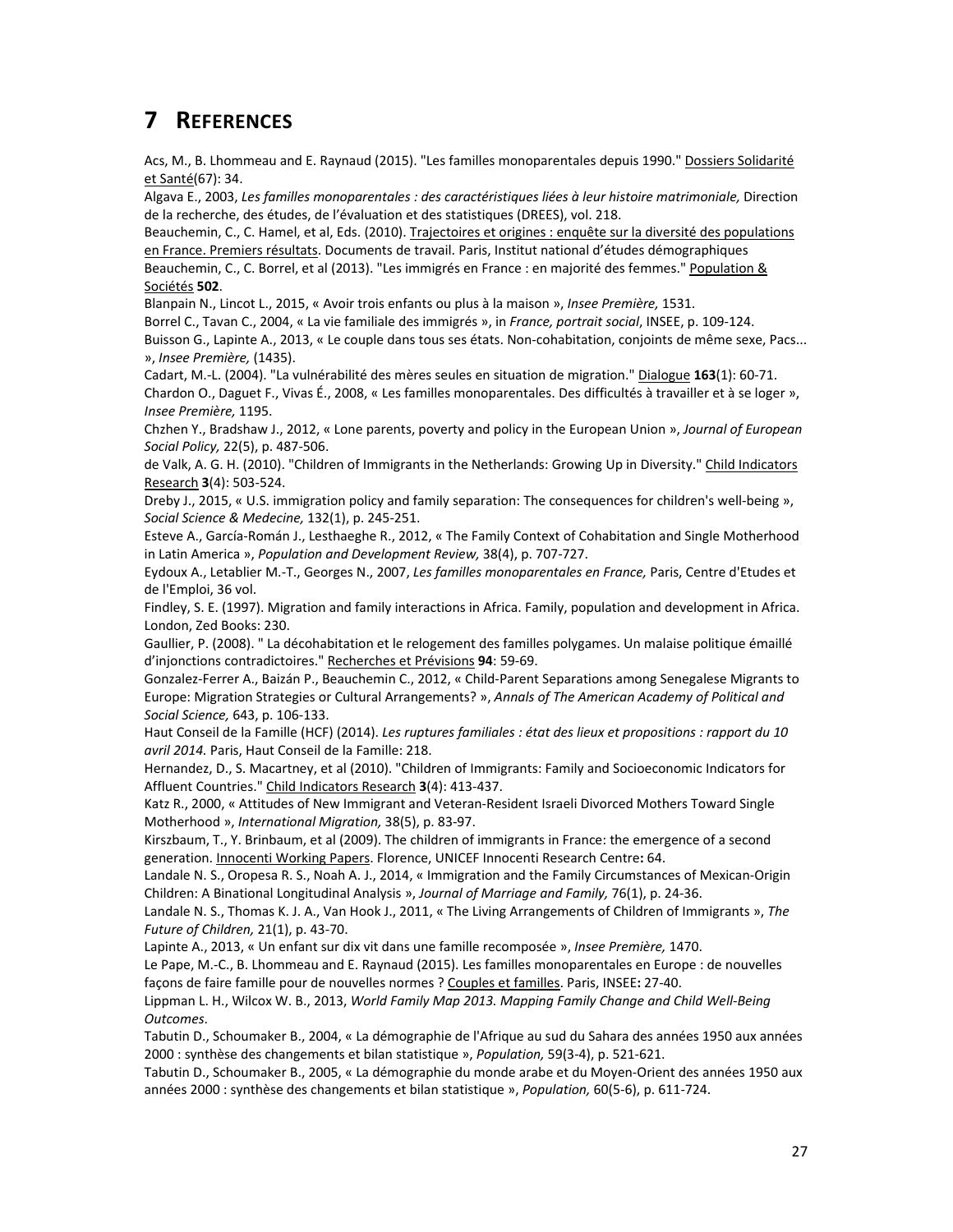Ypeij A., 2005, « Gendered Travels: Single Mothers' Experiences at the Global/Local Interface », in Davids Tine, van Driel Francien *The Gender Question in Globalization. Changing Perspectives and Practices*, Aldershot, Ashgate, p. 109‐124.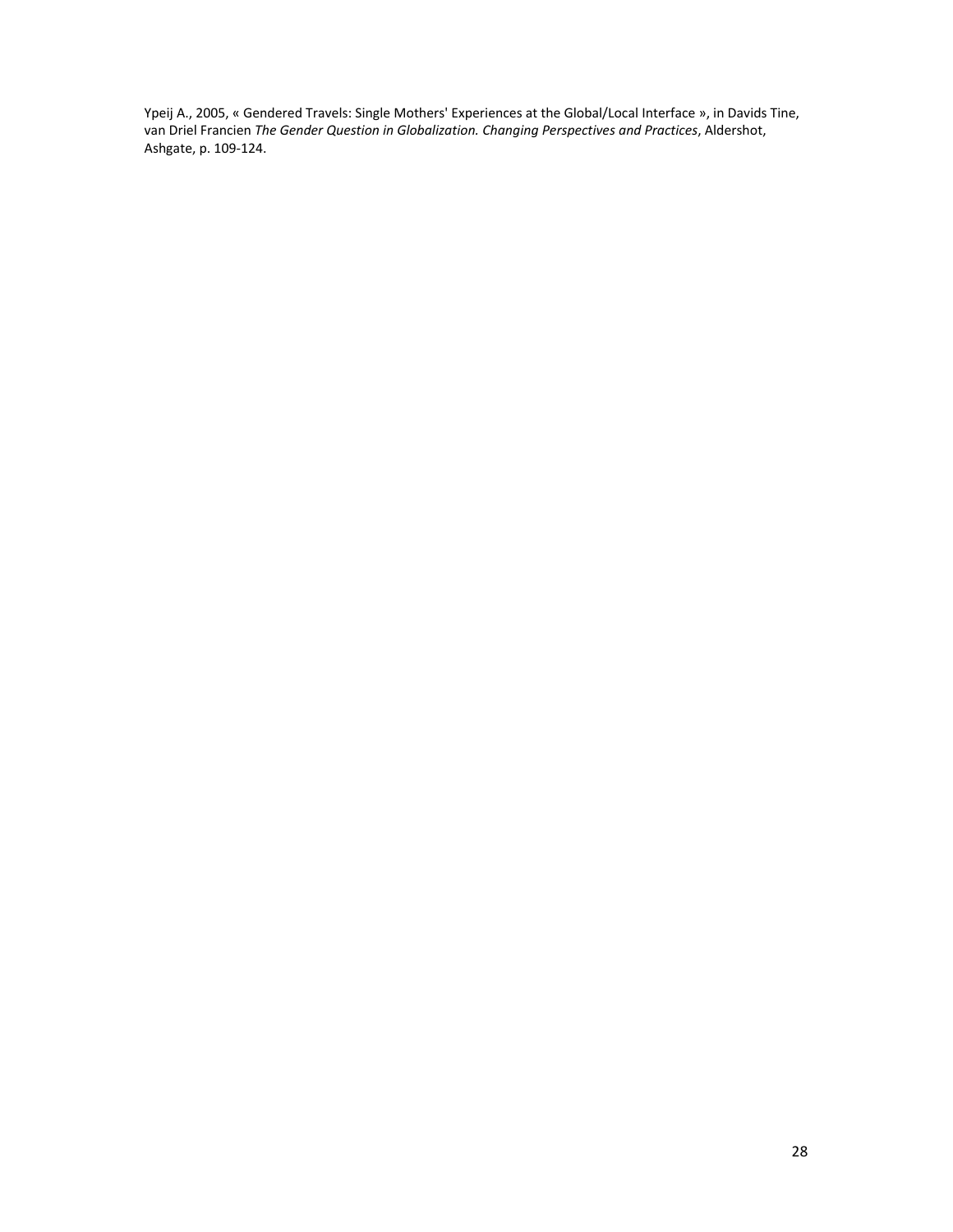# **8 APPENDICES**

**Table 10 Immigrant status, country of birth and migratory trajectory of mothers living with at least one child under the age of 18 by partnership status (n)**

|                             | Partnered | Single  | Total |  |  |
|-----------------------------|-----------|---------|-------|--|--|
|                             | mothers   | mothers |       |  |  |
| <b>ALL MOTHERS</b>          |           |         |       |  |  |
| <b>Immigrant status</b>     | 4,608     | 1,099   | 5,707 |  |  |
| - Non-immigrant             | 2,522     | 669     | 3,191 |  |  |
| - Immigrant                 | 2,086     | 430     | 2,516 |  |  |
| <b>IMMIGRANT MOTHERS</b>    |           |         |       |  |  |
| Country of origin           |           |         |       |  |  |
| - Algeria                   | 236       | 56      | 292   |  |  |
| - Morocco and Tunisia       | 306       | 50      | 356   |  |  |
| - Sahel Africa              | 189       | 53      | 242   |  |  |
| - Other Africa              | 224       | 116     | 340   |  |  |
| - Asia                      | 532       | 58      | 590   |  |  |
| - Other                     | 599       | 97      | 696   |  |  |
| <b>Migratory trajectory</b> |           |         |       |  |  |
| - Child migrant             | 633       | 162     | 795   |  |  |
| - Spouse migrant            | 1,137     | 109     | 1,246 |  |  |
| - Independent migrant       | 316       | 159     | 475   |  |  |

*Source: TeO (2008). Author's calculations.*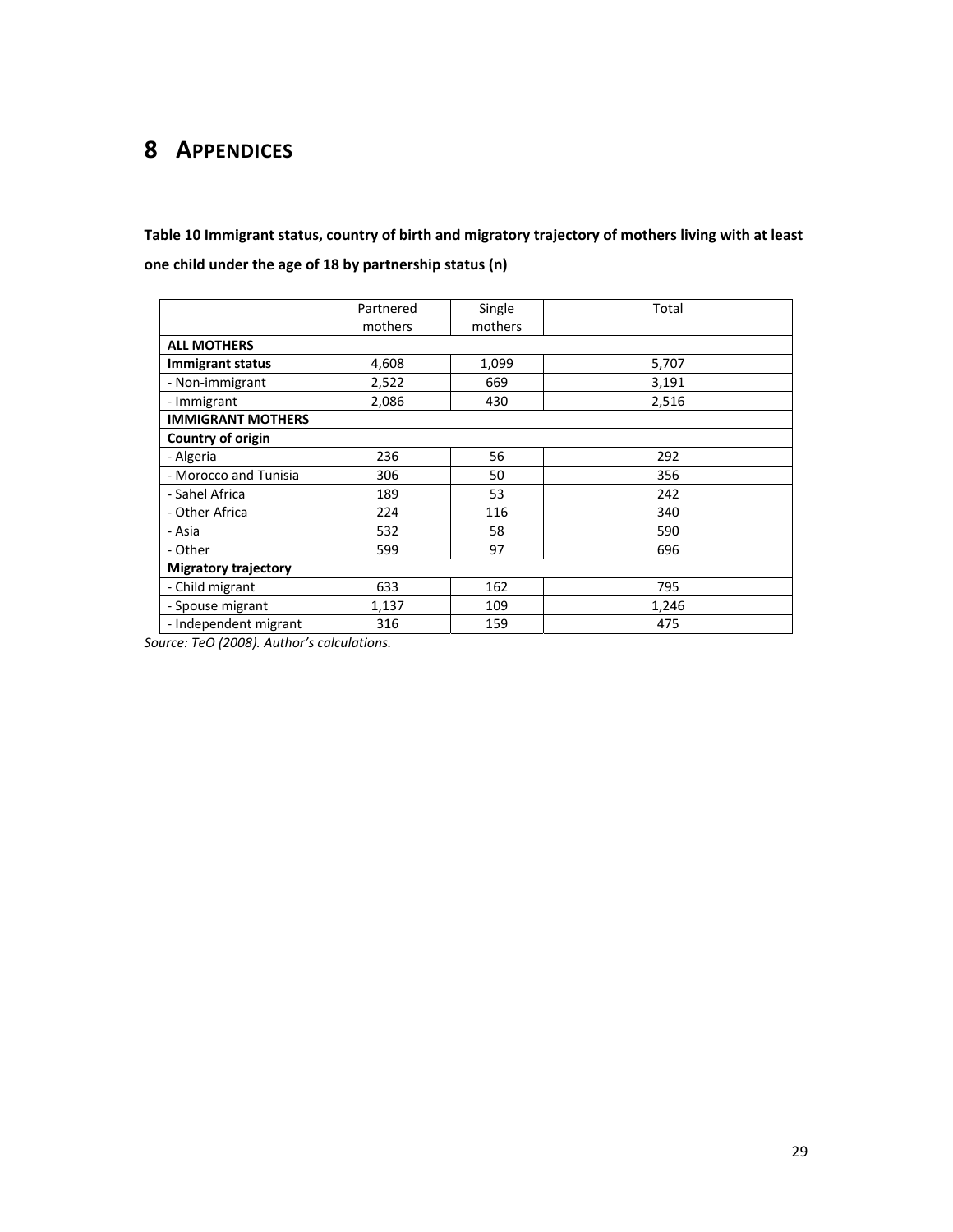### **Table 11 Migratory trajectory of immigrant mothers living with at least one child under the age of**

|                            | Child migrant | Spouse  | Independent | Total |  |  |  |  |  |
|----------------------------|---------------|---------|-------------|-------|--|--|--|--|--|
|                            |               | migrant | migrant     |       |  |  |  |  |  |
| <b>Partnered mothers</b>   |               |         |             |       |  |  |  |  |  |
| Algeria                    | 27            | 57      | 16          | 100   |  |  |  |  |  |
| Morocco and Tunisia        | 21            | 58      | 21          | 100   |  |  |  |  |  |
| Sahel Africa               | 8             | 67      | 25          | 100   |  |  |  |  |  |
| Other Africa               | 17            | 46      | 37          | 100   |  |  |  |  |  |
| Asia                       | 24            | 59      | 18          | 100   |  |  |  |  |  |
| Other                      | 30            | 51      | 20          | 100   |  |  |  |  |  |
| Total                      | 24            | 55      | 21          | 100   |  |  |  |  |  |
| <b>Single mothers</b>      |               |         |             |       |  |  |  |  |  |
| Algeria                    | 58            | 25      | 17          | 100   |  |  |  |  |  |
| <b>Morocco and Tunisia</b> | 43            | 30      | 27          | 100   |  |  |  |  |  |
| Sahel Africa               | 13            | 33      | 55          | 100   |  |  |  |  |  |
| <b>Other Africa</b>        | 38            | 16      | 46          | 100   |  |  |  |  |  |
| Asia                       | 52            | 21      | 27          | 100   |  |  |  |  |  |
| Other                      | 40            | 23      | 37          | 100   |  |  |  |  |  |
| Total                      | 42            | 23      | 35          | 100   |  |  |  |  |  |

### **18 by partnership status and country of birth (%)**

*Source: TeO (2008). Author's calculations. % weighted. Figures may not add up to 100% because of rounding*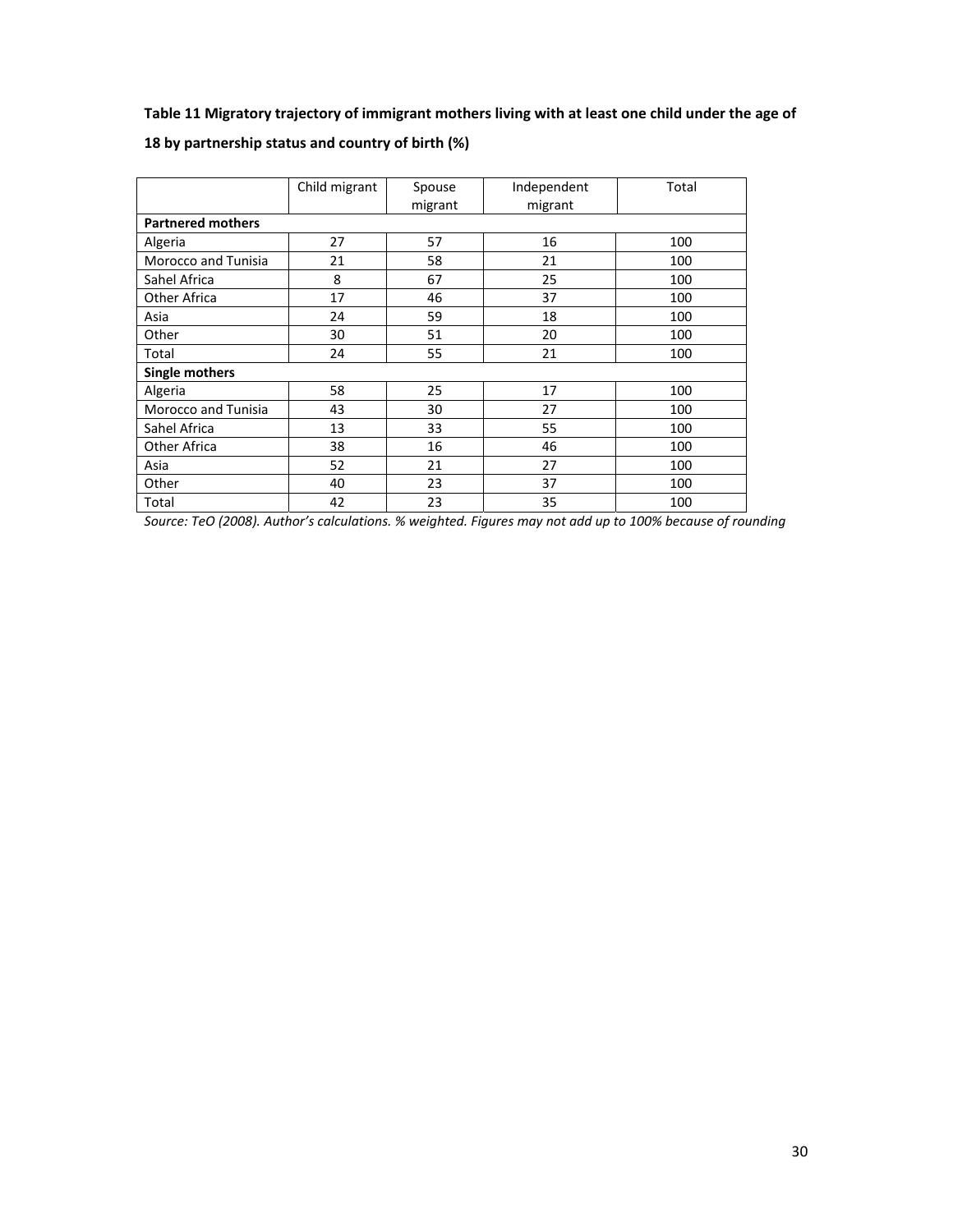### **Table 12 Typology based on classification by factors. Test values and percentage of modality in each group**

| Category                                     | <b>Characteristic modality</b>    | <b>Test</b><br>value | % of the        | % of the<br>modality | % of the<br>modality |
|----------------------------------------------|-----------------------------------|----------------------|-----------------|----------------------|----------------------|
|                                              |                                   |                      | group in<br>the | in the               | in the               |
|                                              |                                   |                      | modality        | group                | sample               |
| Widows<br>$(n=45, 9\%)$                      | Father deceased                   | 100,0                | 100             | 100                  | 10                   |
|                                              | Previous marriage                 | 4,6                  | 16              | 91                   | 61                   |
|                                              | Youngest child aged 12-17         | 4,0                  | 19              | 62                   | 34                   |
|                                              | No financial help from outside HH | 2,6                  | 13              | 91                   | 76                   |
| Separated after<br>marriage<br>$(n=82,18\%)$ | Financial help from outside HH    | 10,3                 | 56              | 72                   | 24                   |
|                                              | Previous marriage                 | 8,9                  | 31              | 99                   | 61                   |
|                                              | 1st child at age 28 or more       | 6,0                  | 38              | 59                   | 30                   |
|                                              | No social benefit                 | 5,8                  | 24              | 99                   | 78                   |
|                                              | Father not deceased               | 3,9                  | 21              | 100                  | 90                   |
|                                              | 1st child born in France          | 3,8                  | 24              | 87                   | 69                   |
| <b>Separated after</b>                       | Previous cohabitation             | 20,1                 | 94              | 100                  | 24                   |
| cohabitation<br>$(n=98, 26%)$                | Father not deceased               | 4,5                  | 25              | 100                  | 90                   |
|                                              | Youngest child less than 6        | 3,2                  | 32              | 49                   | 35                   |
| Single at birth<br>$(n=63, 14\%)$            | Never in union                    | 18,1                 | 97              | 100                  | 15                   |
|                                              | Youngest child less than 6        | 3,8                  | 24              | 57                   | 35                   |
|                                              | Father not deceased               | 3,3                  | 16              | 100                  | 90                   |
|                                              | 1st child born in France          | 2,4                  | 17              | 83                   | 69                   |
| <b>Precarious</b><br>$(n=47, 11\%)$          | Social benefit                    | 12,6                 | 50              | 100                  | 22                   |
|                                              | Previous marriage                 | 5,2                  | 17              | 94                   | 61                   |
|                                              | Father not deceased               | 2,6                  | 12              | 100                  | 90                   |
|                                              | 1st child born abroad             | 2,3                  | 17              | 47                   | 31                   |
| Other $(n=95,$<br>21%)                       | Previous marriage                 | 10,3                 | 36              | 100                  | 61                   |
|                                              | No financial help from outside HH | 7,5                  | 29              | 100                  | 76                   |
|                                              | No social benefit                 | 7,0                  | 28              | 100                  | 78                   |
|                                              | Father not deceased               | 4,4                  | 25              | 100                  | 90                   |
|                                              | 1st child born abroad             | 4,0                  | 35              | 48                   | 31                   |
|                                              | 1st child at age 22-27            | $\overline{3,7}$     | 31              | 60                   | 43                   |

*Source: TeO (2008). Single immigrant mothers living with at least one child under the age of 18.*